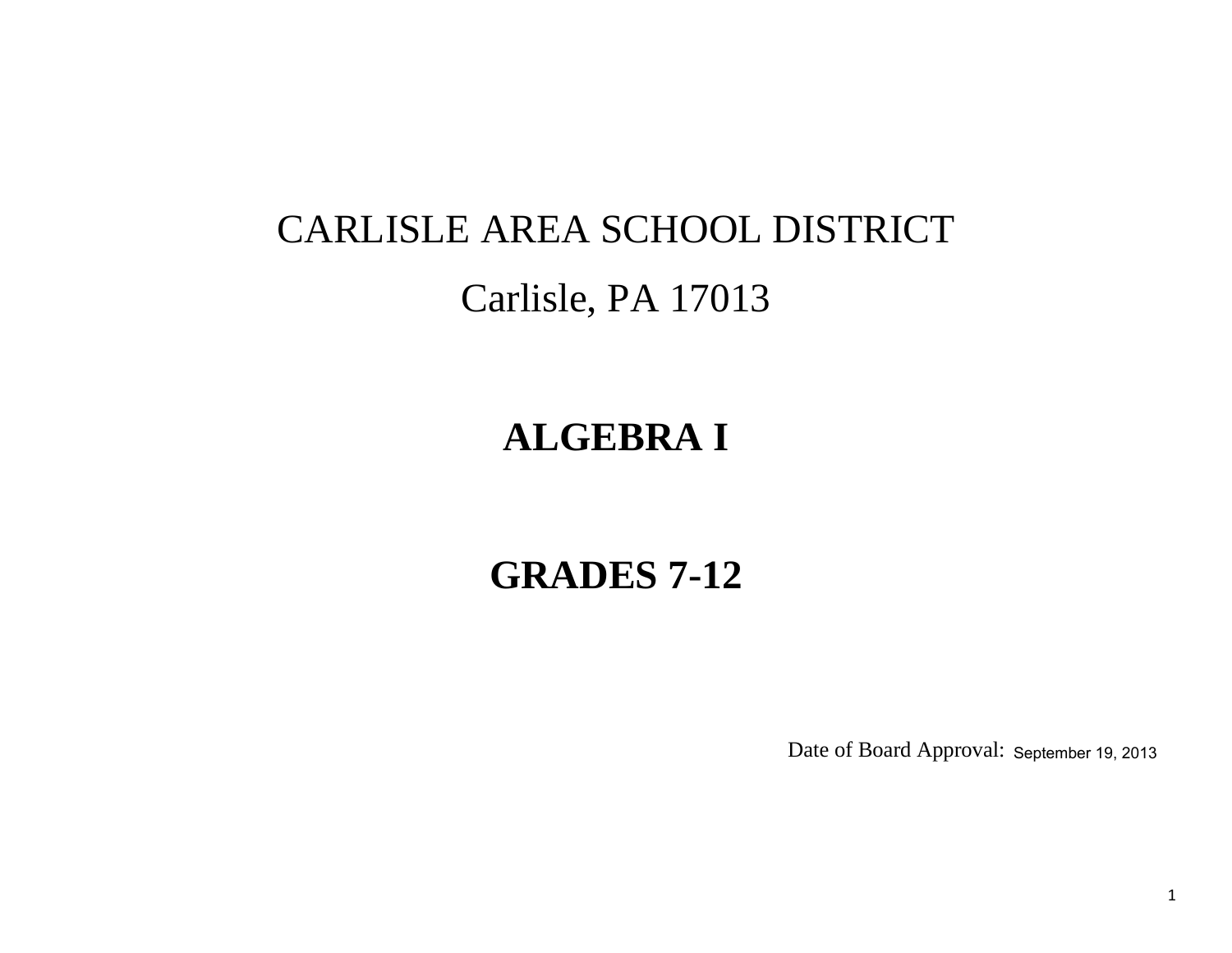### CARLISLE AREA SCHOOL DISTRICT PLANNED INSTRUCTION COVER PAGE

| <b>TITLE OF COURSE:</b> | Algebra I                         | <b>SUBJECT:</b>  | <b>Mathematics</b> | <b>GRADE LEVEL:</b> | $8 - 12$  |
|-------------------------|-----------------------------------|------------------|--------------------|---------------------|-----------|
| <b>COURSE LENGTH:</b>   | year                              | <b>DURATION:</b> | 50 minutes         | <b>FREQUENCY:</b>   | $5$ /week |
| <b>PREREQUISITES:</b>   | Elementary Algebra or Pre-Algebra | <b>CREDIT:</b>   |                    | LEVEL:              | NA        |

**Course Description/Objectives:** The set of concepts and skills in this Algebra I course enables students to generalize, model and analyze mathematical situations. Students will use algebraic skills to solve a wide range of problem situations which are modeled by algebraic expressions or equations. The Pennsylvania Common Core Algebra I assessment anchors are covered in this course.

**Text:** Algebra I, McDougal Littell (2004) by Ron Larson, Laurie Boswell, Timothy D. Kanold, Lee Stiff

**Curriculum Writing Committee:** John Campbell Jeff McMahon Penny Rouvalis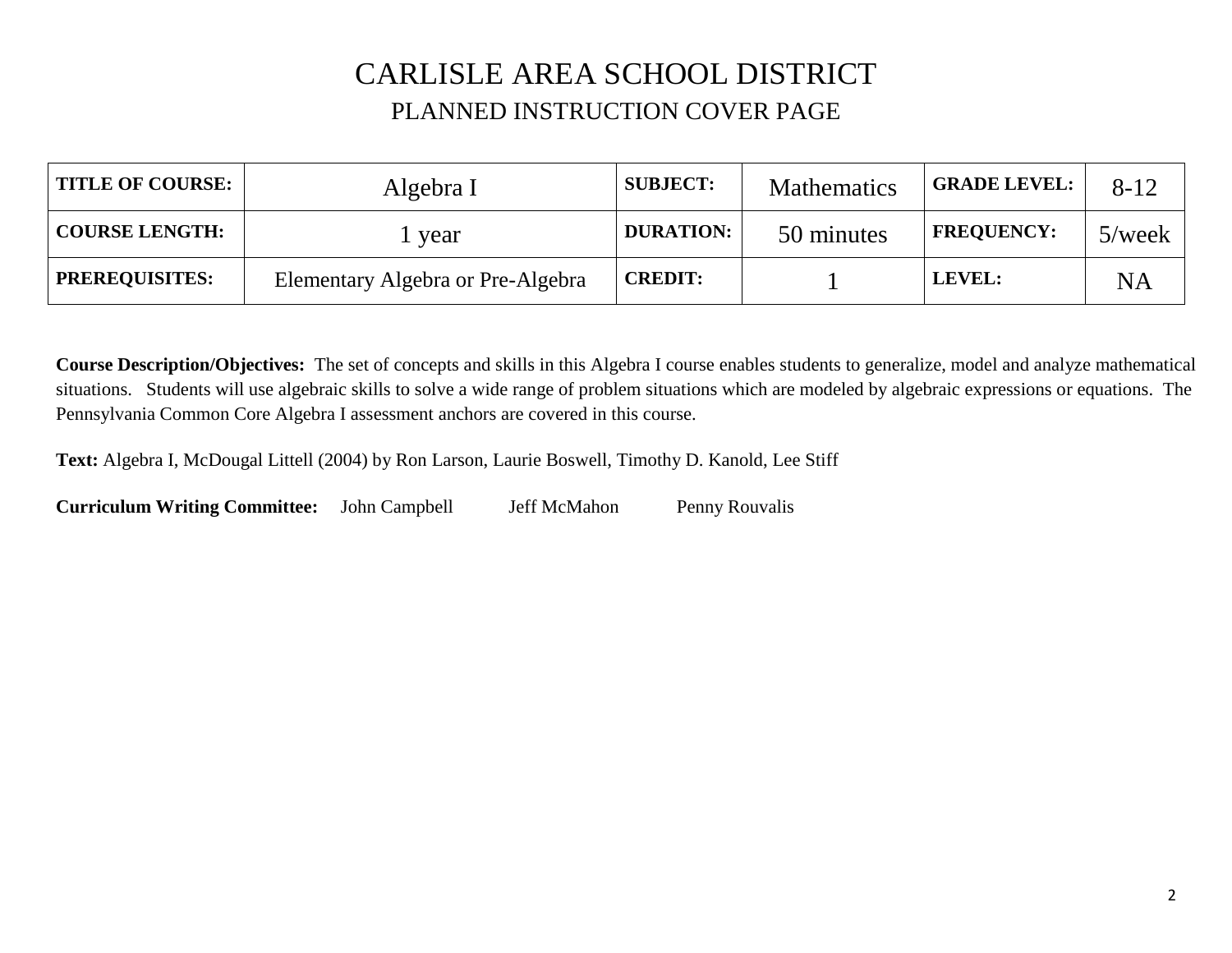### **COURSE TIMELINE**

| Unit 1: Introduction to Algebra<br>Expressions<br>$\bullet$<br>Order of Operations<br>Equations, Inequalities & Models<br>$\bullet$                                                                                       | 8 days  |
|---------------------------------------------------------------------------------------------------------------------------------------------------------------------------------------------------------------------------|---------|
| Unit 2: Statistics<br><b>Measures of Central Tendency</b><br>$\bullet$<br>Displaying Data<br>Probability<br>$\bullet$                                                                                                     | 14 days |
| <b>Unit 3: Properties of Real Numbers</b><br><b>Classifying Sets of Real Numbers</b><br>$\bullet$<br><b>Rational Number Operations</b><br>$\bullet$                                                                       | 8 days  |
| <b>Unit 4: Solving Linear Equations</b><br><b>Solving One-Step Linear Equations</b><br>$\bullet$<br><b>Solving Multi-Step Linear Equations</b><br>Verbal & Algebraic Models<br>Formulas<br>Ratios & Percents<br>$\bullet$ | 17 days |
| Unit 5: Graphing Linear Equations & Functions<br><b>Scatter Plots</b><br>$\bullet$<br>Graphing Using a Table of Values<br><b>Graphing Using Slope-Intercept Form</b><br>Graphing Using X- and Y-intercepts<br>$\bullet$   | 20 days |

*Functions & Relations*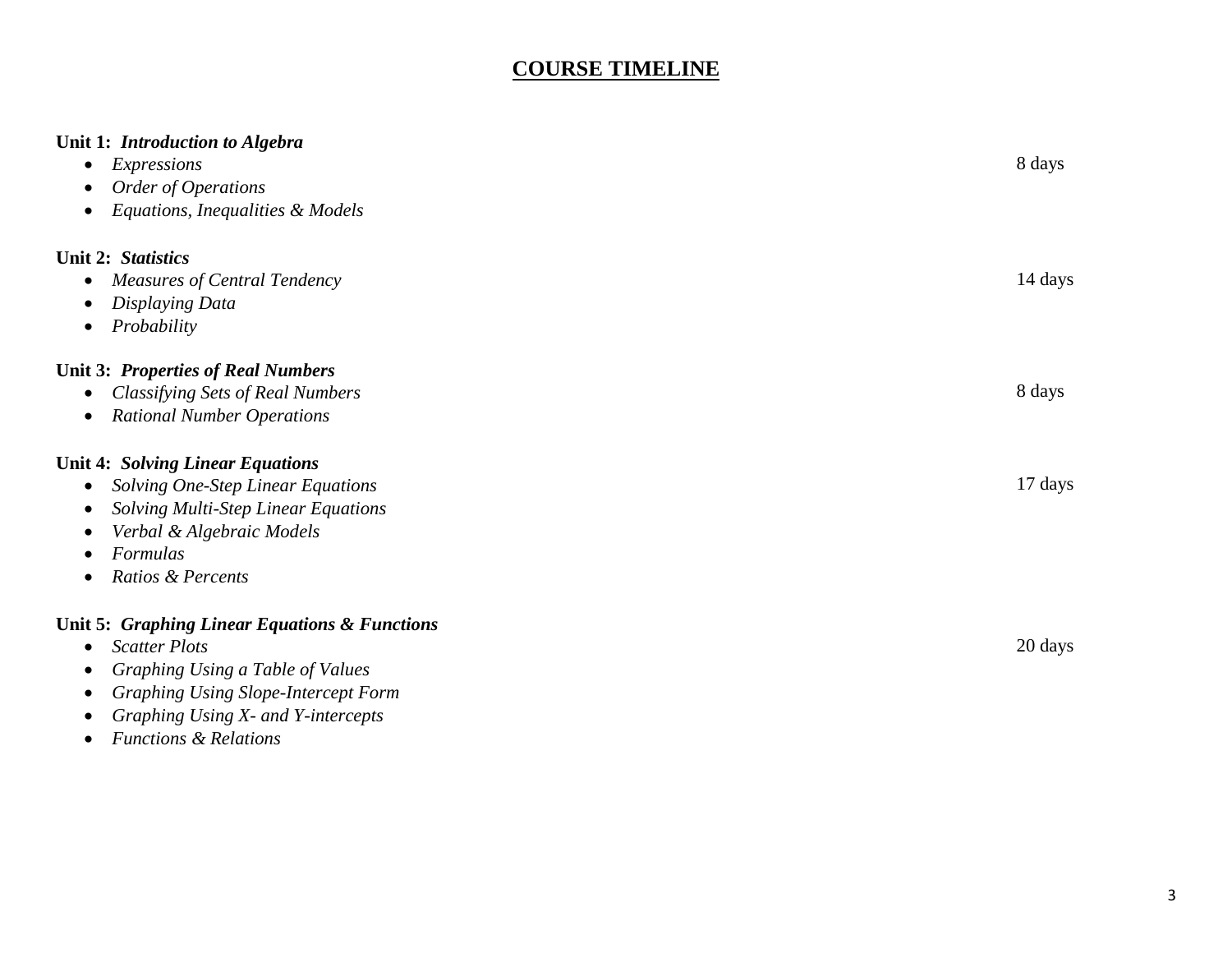#### *Unit 6: Writing Linear Equations*

- *Slope-Intercept Form* 16 days *Writing Equations of Lines given Different Information Point Slope Form Parallel & Perpendicular Lines Standard Form Lines of Best Fit Unit 7: Solve and Graph Inequalities Solve One-Step Inequalities* 21 days *Solve Multi-Step Inequalities Compound Inequalities Absolute-Value Inequalities Two-Variable Inequalities Unit 8: Systems of Linear Equations & Inequalities Graphing Method* 20 days *Substitution Elimination Determining Number of Solutions Graphing Systems of Inequalities Unit 9 : Exponents & Radicals Multiplication & Division* 10 days *Zero & Negative Exponents*
	- *Scientific Notation*
	- *Simplifying Radicals*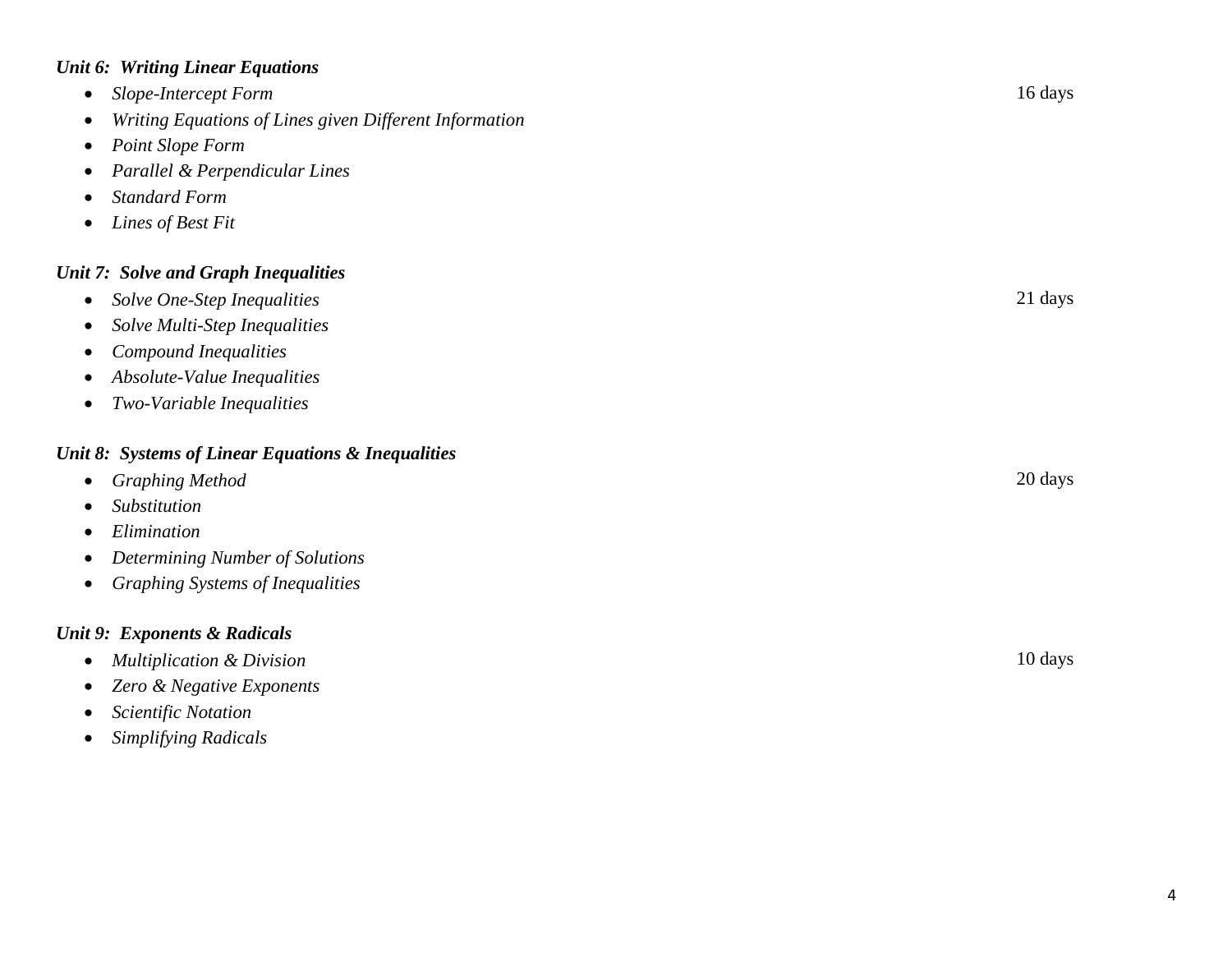#### *Unit 10: Polynomials and Factoring*

- *Add & Subtract Polynomials* 18 days
- *Multiplying Polynomials*
- *Greatest Common Factor*
- *Factoring Trinomials*
- *Solve Quadratic Equations by Factoring*

#### *Unit 11: Rational Expressions*

*Simplify Rational Expressions* 12 days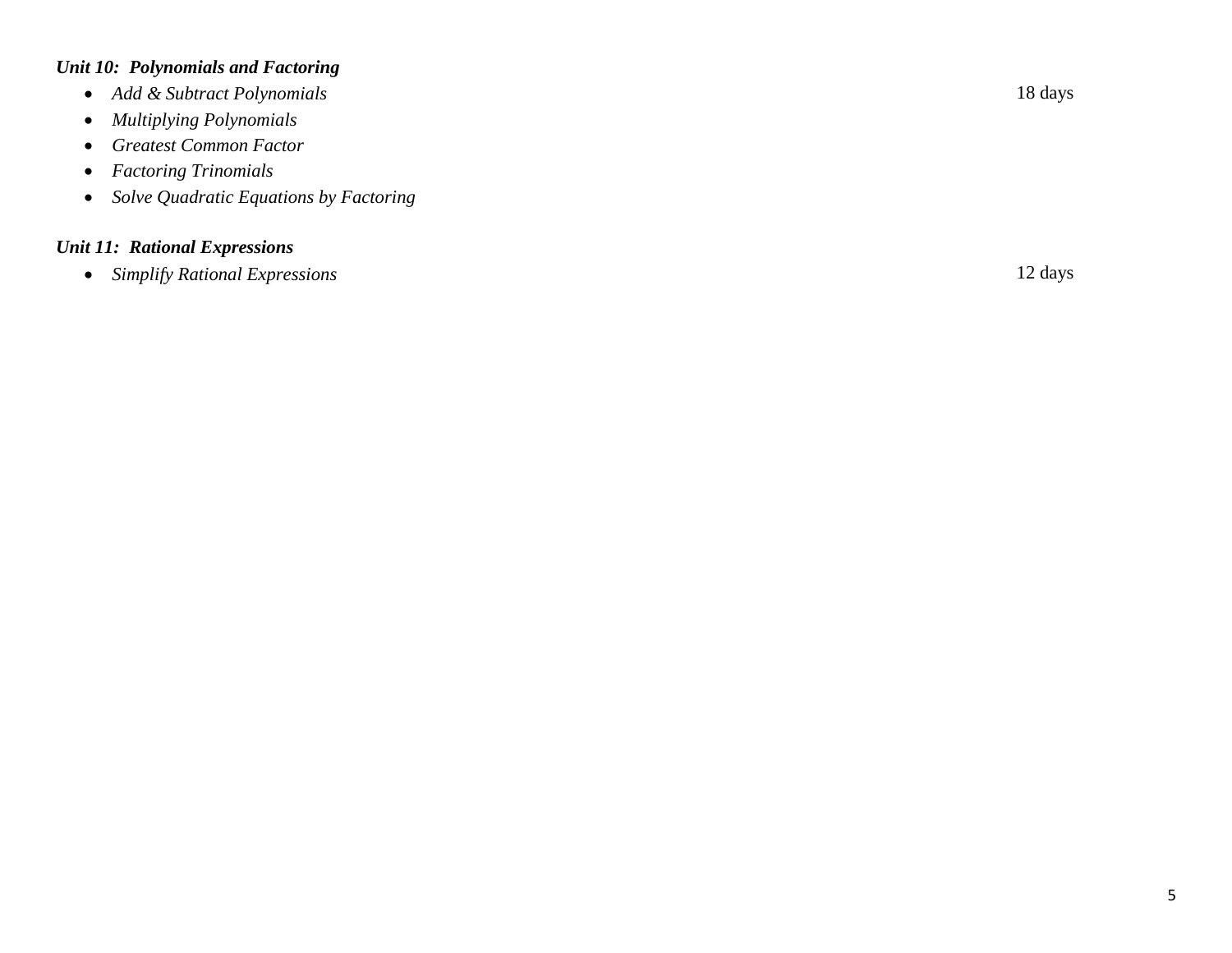| <b>COURSE:</b> | Algebra I                           | <b>TIME FRAME:</b> | 8 days   |
|----------------|-------------------------------------|--------------------|----------|
| UNIT $#1$ :    | Introduction to Algebra (Important) | <b>GRADE:</b>      | $8 - 12$ |

| <b>STANDARDS:</b>                   |                                                                                                                                                                                |
|-------------------------------------|--------------------------------------------------------------------------------------------------------------------------------------------------------------------------------|
| <b>PA Common Core</b>               |                                                                                                                                                                                |
| CC.2.2.HS.D1                        | • Interpret the structure of expressions to represent a quantity in terms of its context.                                                                                      |
| CC.2.2.HS.D.9                       | • Use reasoning to solve equations and justify the solution method.                                                                                                            |
| CC.2.1.HS.F.2                       | • Apply properties of rational and irrational numbers to solve real world or mathematical problems.                                                                            |
| CC.2.2.7.B.3                        | • Model and solve real world and mathematical problems by using and connecting numerical, algebraic, and/or graphical<br>representations.                                      |
| Keystone Algebra I Eligible Content |                                                                                                                                                                                |
| A1.1.1.3.1                          | • Simplify/evaluate expressions involving properties/laws of exponents, roots, and/or absolute values to solve problems.<br>Note: Exponents should be integers from -10 to 10. |
| A1.1.1.4.1                          | • Use estimation to solve problems.                                                                                                                                            |
| A1.1.2.1.3                          | • Interpret solutions to problems in the context of the problem situation. Note: Linear equations only.                                                                        |
| <b>Mathematical Practices</b>       |                                                                                                                                                                                |
|                                     | • Make sense of problems and persevere in solving them.                                                                                                                        |
| 2                                   | • Reason abstractly and quantitatively.                                                                                                                                        |
| 5                                   | • Use appropriate tools strategically.                                                                                                                                         |
| 6                                   | • Attend to precision.                                                                                                                                                         |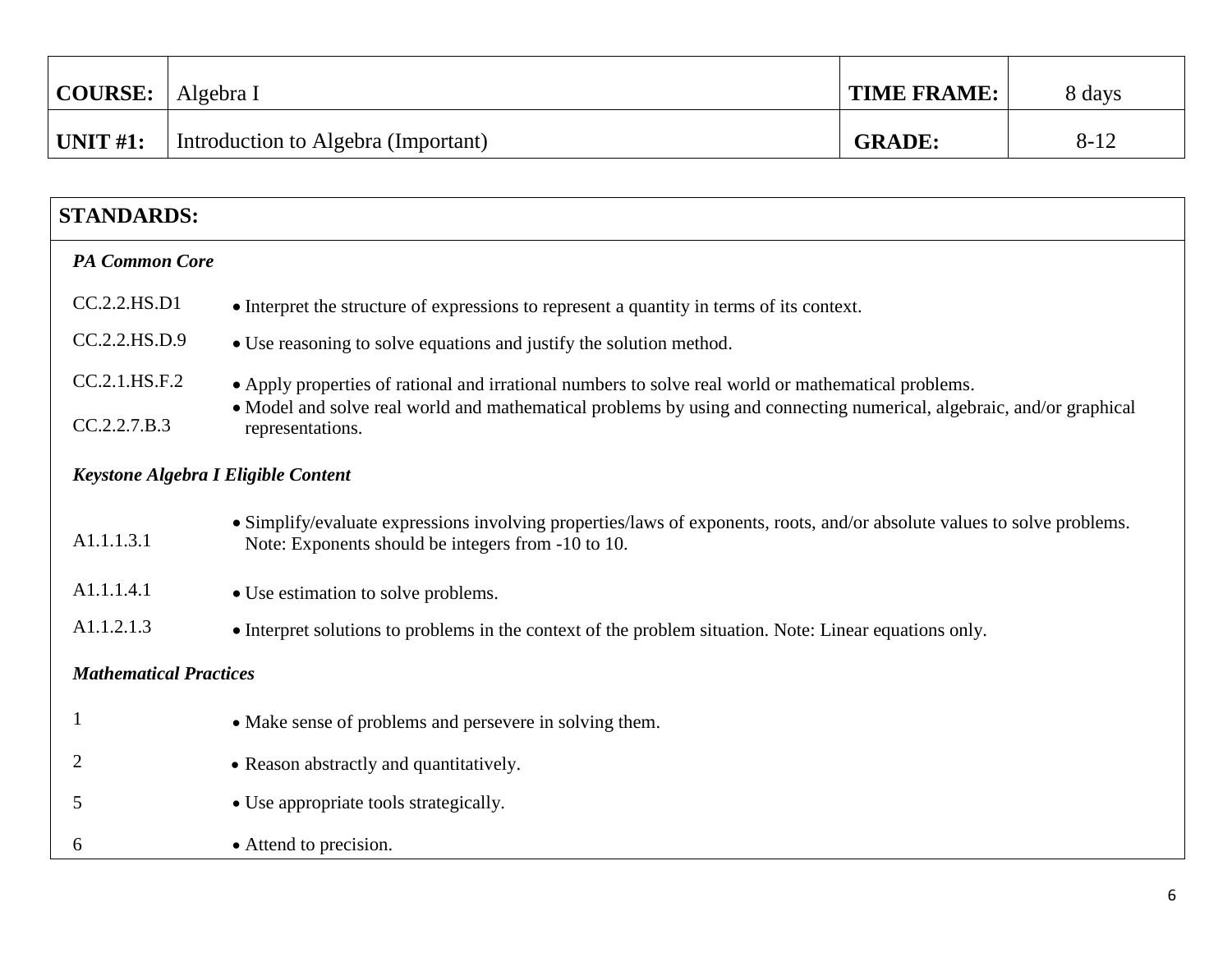| COURSE:     | Algebra I                           | <b>TIME FRAME:</b> | 8 days |
|-------------|-------------------------------------|--------------------|--------|
| UNIT $#1$ : | Introduction to Algebra (Important) | <b>GRADE:</b>      | $8-12$ |

| <b>UNDERSTANDINGS</b><br>There are established rules and procedures for performing mathematical operations to ensure that the values obtained are consistent.                    |                                                                                                                                                                                            |  |  |
|----------------------------------------------------------------------------------------------------------------------------------------------------------------------------------|--------------------------------------------------------------------------------------------------------------------------------------------------------------------------------------------|--|--|
| Variables are used in Algebra to represent unknown quantities.<br>Solutions to equations are the numerical values that will make the equation true.                              |                                                                                                                                                                                            |  |  |
| <b>COMMON ASSESSMENTS/CULMINATING ACTIVITY</b>                                                                                                                                   |                                                                                                                                                                                            |  |  |
| <b>KNOW</b><br>Use the order of operations to evaluate expressions.<br>Recognize real-life situations that use expressions.<br>Recognize real-life situations that use equation. | <b>DO</b><br>Substitute given numbers into expressions for given variables.<br>Evaluate expressions using the order of operations.<br>Use mental math to solve equations and inequalities. |  |  |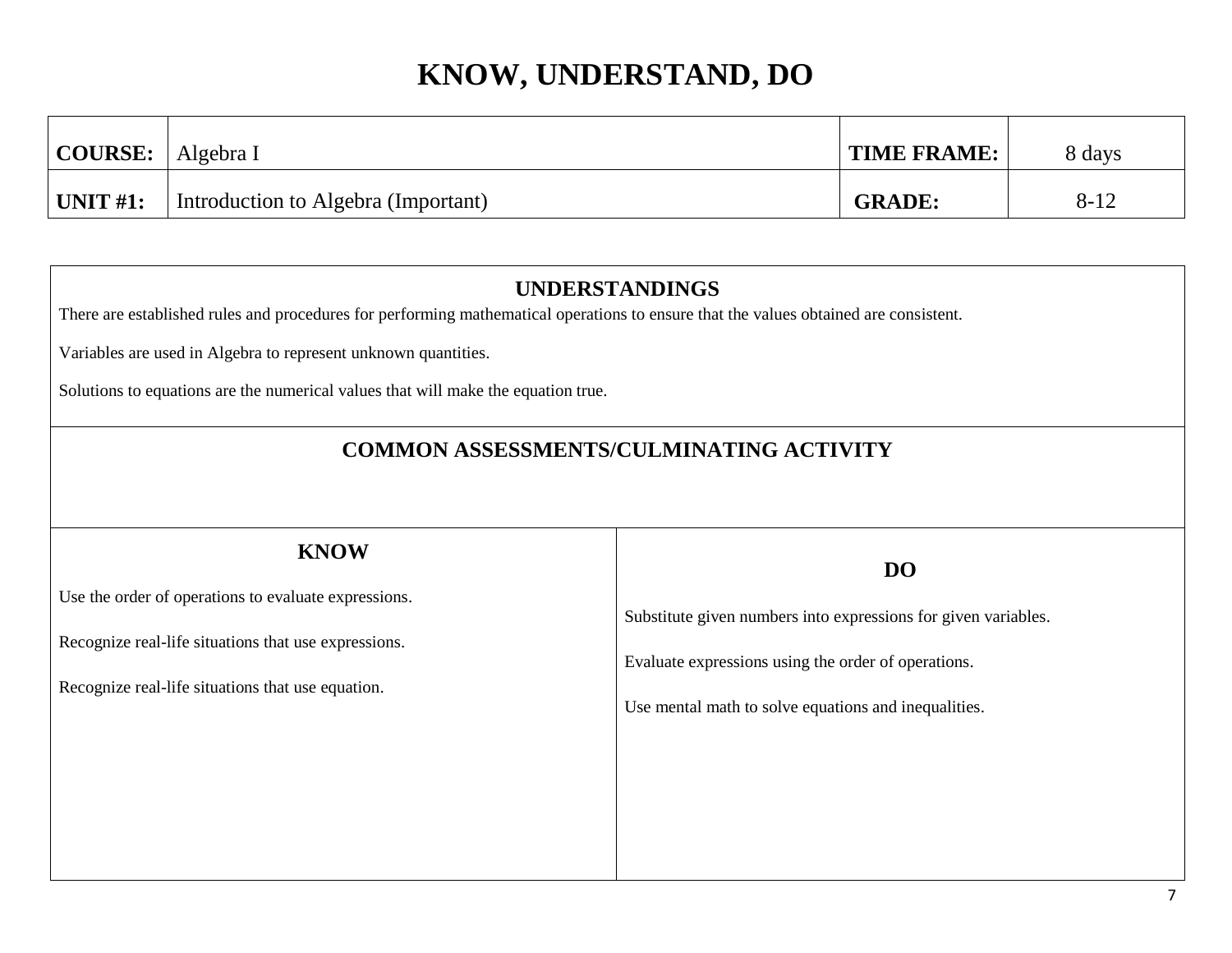| $\vert$ COURSE: $\vert$ Algebra I |                        | <b>TIME FRAME:</b> | 14 days  |
|-----------------------------------|------------------------|--------------------|----------|
| $\mid$ UNIT #2:                   | Statistics (Essential) | <b>GRADE:</b>      | $8 - 12$ |

### **STANDARDS:**

#### *PA Common Core*

| CC.2.1.HS.F.2 | • Apply properties of rational and irrational numbers to solve real world or mathematical problems. |  |  |
|---------------|-----------------------------------------------------------------------------------------------------|--|--|
|---------------|-----------------------------------------------------------------------------------------------------|--|--|

- CC.2.1.HS.F.3 Apply quantitative reasoning to choose and interpret units and scales in formulas, graphs, and data displays.
- CC.2.2.HS.D.2 Write expressions in equivalent forms to solve problems.
- CC.2.4.HS.B.1 Summarize, represent, and interpret data on a single count or measurement variable.
- CC.2.4.HS.B.2 Summarize, represent, and interpret data on two categorical and quantitative variables.
- CC.2.4.HS.B.4 Recognize and evaluate random processes underlying statistical experiments.
- CC.2.4.HS.B.6 Use the concepts of independence and conditional probability to interpret data.
- CC.2.4.HS.B.7 Apply the rules of probability to compute probabilities of compound events in a uniform probability model.

#### *Keystone Algebra I Eligible Content*

| A1.2.3.1.1 | • Calculate and/or interpret the range, quartiles, and inter-quartile range of data.                                                                                                                                                                                                                                                                                                 |
|------------|--------------------------------------------------------------------------------------------------------------------------------------------------------------------------------------------------------------------------------------------------------------------------------------------------------------------------------------------------------------------------------------|
| A1.2.3.2.1 | • Estimate or calculate to make predictions based on a circle, line, bar graph, measure of central tendency, or other<br>representation.                                                                                                                                                                                                                                             |
| A1.2.3.2.2 | • Analyze data, make predictions, and/or answer questions based on displayed data (box-and-whisker plots, stem-and-leaf<br>plots, scatter plots, measures of central tendency, or other representations).<br>• Find probabilities for compound events (e.g., find probability of red and blue, find probability of red or blue) and represent<br>as a fraction, decimal, or percent. |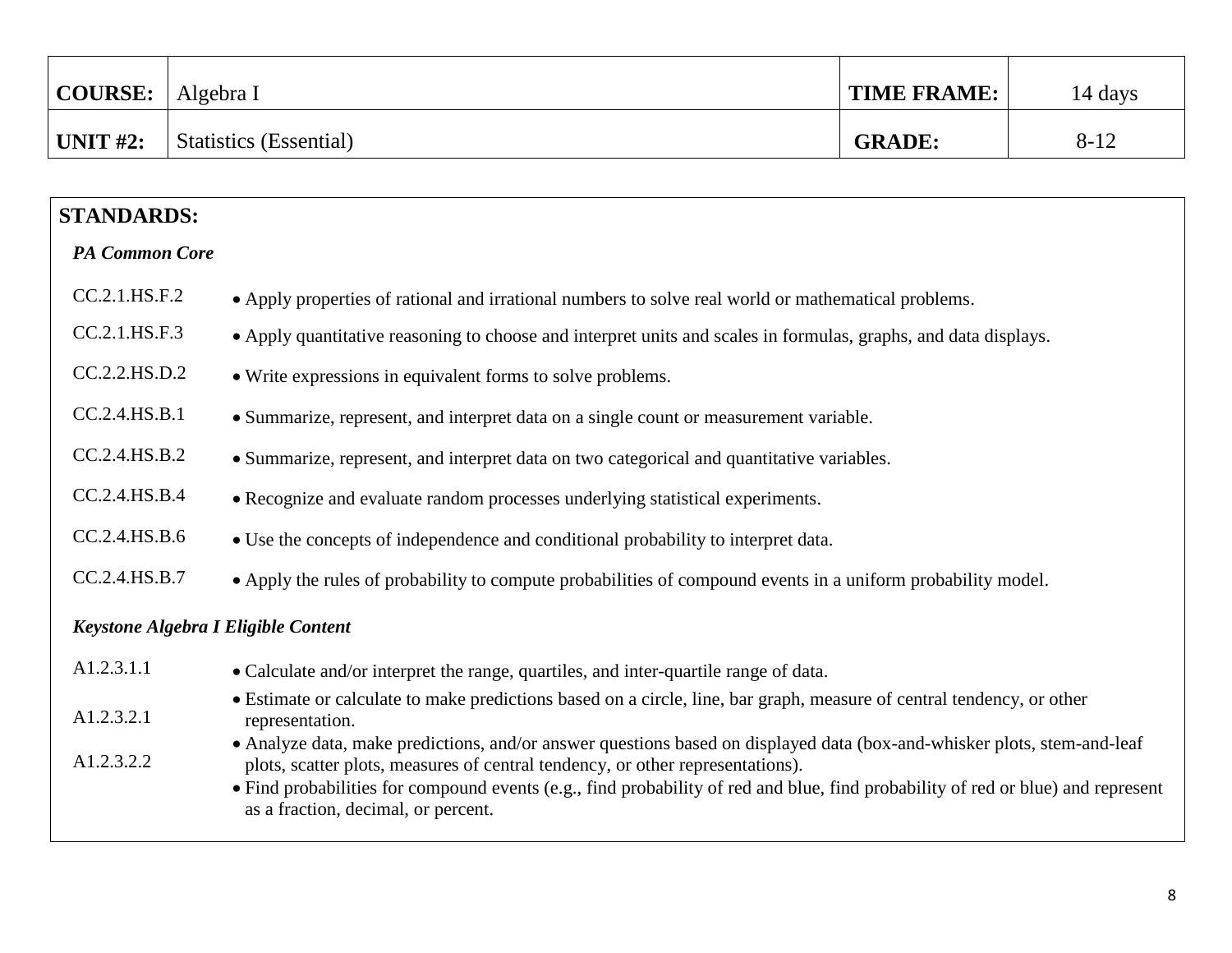| $\vert$ COURSE: $\vert$ Algebra I |                        | TIME FRAME:   | 14 days  |
|-----------------------------------|------------------------|---------------|----------|
| $\mid$ UNIT #2:                   | Statistics (Essential) | <b>GRADE:</b> | $8 - 12$ |

| <b>STANDARDS</b> , cont: |                                                                    |  |  |
|--------------------------|--------------------------------------------------------------------|--|--|
|                          | <b>Mathematical Practices</b>                                      |  |  |
|                          | • Make sense of problems and persevere in solving them.            |  |  |
| $\overline{2}$           | • Reason abstractly and quantitatively.                            |  |  |
| 3                        | • Construct viable arguments and critique the reasoning of others. |  |  |
| 4                        | • Model with mathematics.                                          |  |  |
| 5                        | • Use appropriate tools strategically.                             |  |  |
| 6                        | • Attend to precision.                                             |  |  |
| 7                        | • Look for and make use of structure.                              |  |  |
| 8                        | • Look for and express regularity in repeated reasoning.           |  |  |
|                          |                                                                    |  |  |
|                          |                                                                    |  |  |
|                          |                                                                    |  |  |
|                          |                                                                    |  |  |
|                          |                                                                    |  |  |
|                          |                                                                    |  |  |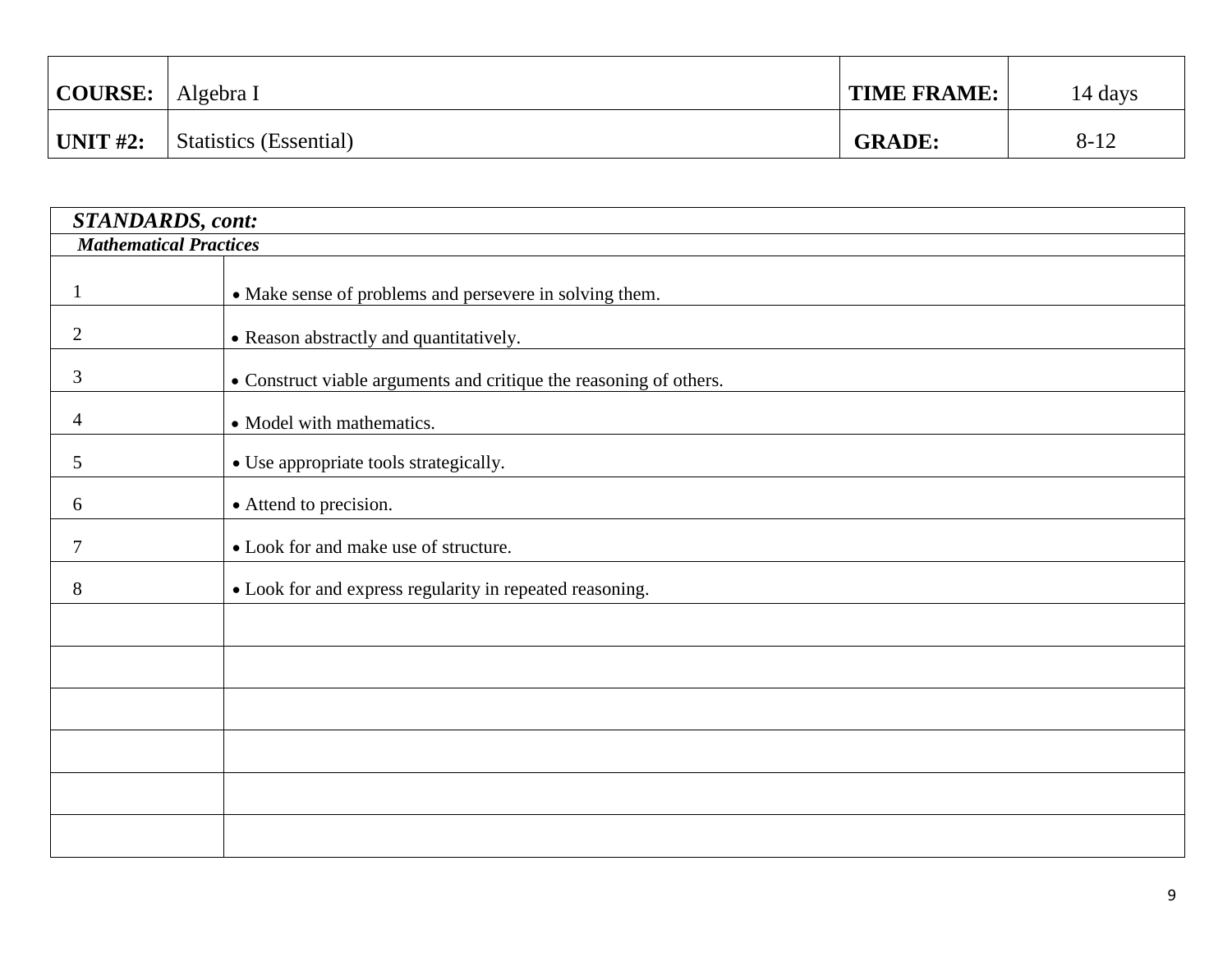| COURSE:     | Algebra I                     | <b>TIME FRAME:</b> | 14 days  |
|-------------|-------------------------------|--------------------|----------|
| UNIT $#2$ : | <b>Statistics (Essential)</b> | <b>GRADE:</b>      | $8 - 12$ |

|                                                                                                                            | <b>UNDERSTANDINGS</b>                                                                      |  |  |
|----------------------------------------------------------------------------------------------------------------------------|--------------------------------------------------------------------------------------------|--|--|
| The ways in which data are collected and displayed influence interpretation.                                               |                                                                                            |  |  |
| Measures of central tendency are used to make predictions.                                                                 |                                                                                            |  |  |
| The probability of an event is the likelihood that it will occur.                                                          |                                                                                            |  |  |
|                                                                                                                            | <b>COMMON ASSESSMENTS/CULMINATING ACTIVITY</b>                                             |  |  |
| <b>M&amp;M Statistics Project</b>                                                                                          |                                                                                            |  |  |
| <b>KNOW</b>                                                                                                                | D <sub>O</sub>                                                                             |  |  |
| Define mean, median, mode and range.                                                                                       | Calculate mean, median, mode and range of a data set.                                      |  |  |
| Identify parts of histograms, bar graphs, pie graphs, stem-and-leaf and box-<br>and-whisker plots.                         | Construct histograms, bar graphs, pie graphs, stem-and-leaf and box-and-<br>whisker plots. |  |  |
| Recognize different types of probability (independent, dependent, disjoint,<br>overlapping, theoretical and experimental). | Interpret histograms, bar graphs, pie graphs, stem-and-leaf and box-and-whisker<br>plots.  |  |  |
|                                                                                                                            | Calculate probability for various types of events.                                         |  |  |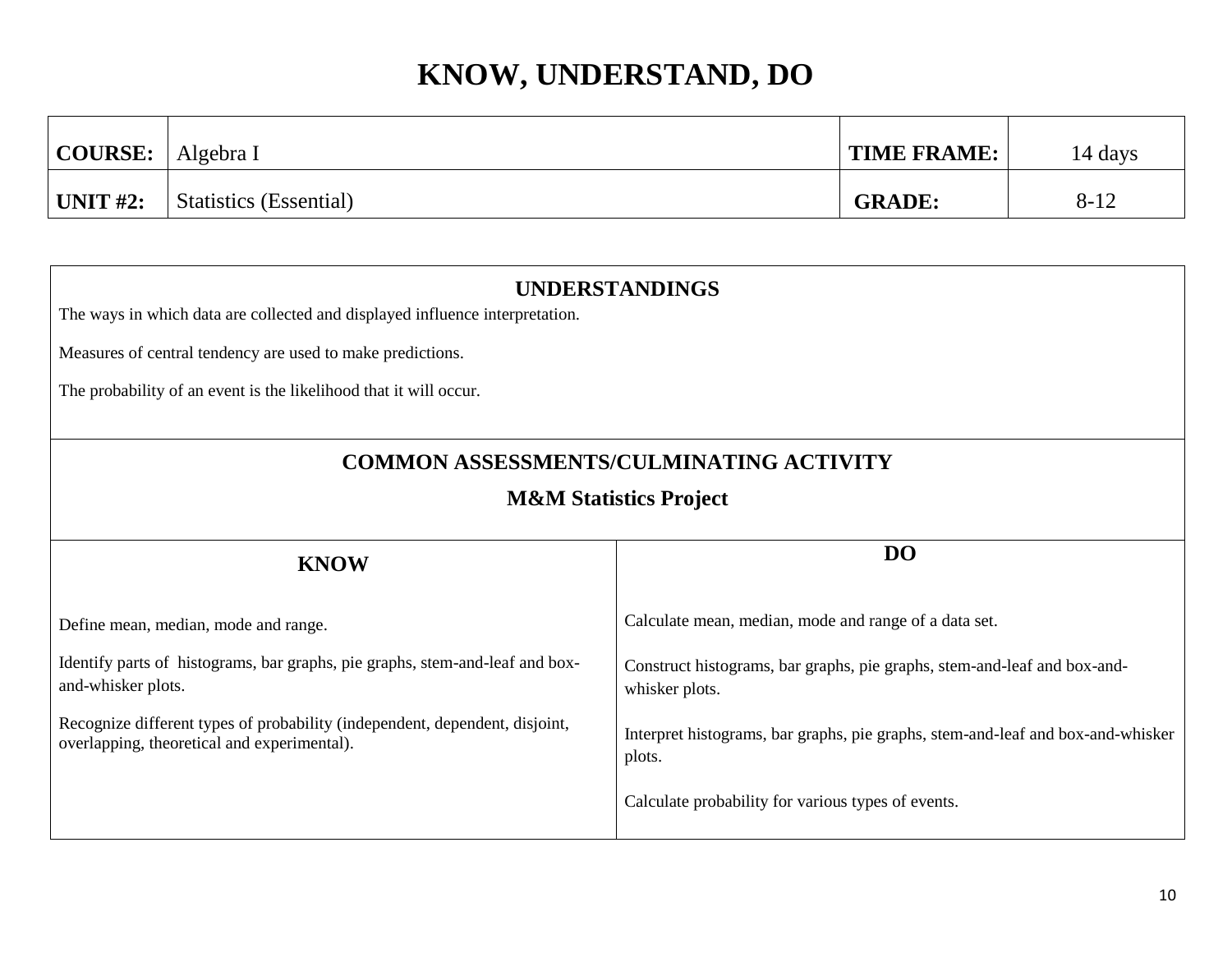| <b>COURSE:</b>                                                                      | Algebra I                                                                                                                                                                             | <b>TIME FRAME:</b> | 8 days   |  |
|-------------------------------------------------------------------------------------|---------------------------------------------------------------------------------------------------------------------------------------------------------------------------------------|--------------------|----------|--|
| <b>UNIT #3:</b>                                                                     | Properties of Real Numbers (Important)                                                                                                                                                | <b>GRADE:</b>      | $8 - 12$ |  |
|                                                                                     |                                                                                                                                                                                       |                    |          |  |
| <b>STANDARDS:</b>                                                                   |                                                                                                                                                                                       |                    |          |  |
| <b>PA Common Core</b>                                                               |                                                                                                                                                                                       |                    |          |  |
| CC.2.1.HS.F.2                                                                       | • Apply properties of rational and irrational numbers to solve real world or mathematical problems.                                                                                   |                    |          |  |
|                                                                                     | Keystone Algebra I Eligible Content                                                                                                                                                   |                    |          |  |
| A1.1.1.1.1                                                                          | • Compare and/or order any real numbers. Note: Rational and irrational may be mixed.                                                                                                  |                    |          |  |
| A1.1.1.1.2<br>A1.1.1.3.1                                                            | • Simplify square roots (e.g., $\sqrt{24} = 2\sqrt{6}$ ).<br>• Simplify/evaluate expressions involving properties/laws of exponents, roots, and/or absolute values to solve problems. |                    |          |  |
| Note: Exponents should be integers from -10 to 10.<br><b>Mathematical Practices</b> |                                                                                                                                                                                       |                    |          |  |
|                                                                                     | • Make sense of problems and persevere in solving them.                                                                                                                               |                    |          |  |
| 2                                                                                   | • Reason abstractly and quantitatively.                                                                                                                                               |                    |          |  |
| 3                                                                                   | • Construct viable arguments and critique the reasoning of others.                                                                                                                    |                    |          |  |
|                                                                                     | • Model with mathematics.                                                                                                                                                             |                    |          |  |
| 5                                                                                   | • Use appropriate tools strategically.                                                                                                                                                |                    |          |  |
| 7                                                                                   | • Look for and make use of structure.                                                                                                                                                 |                    |          |  |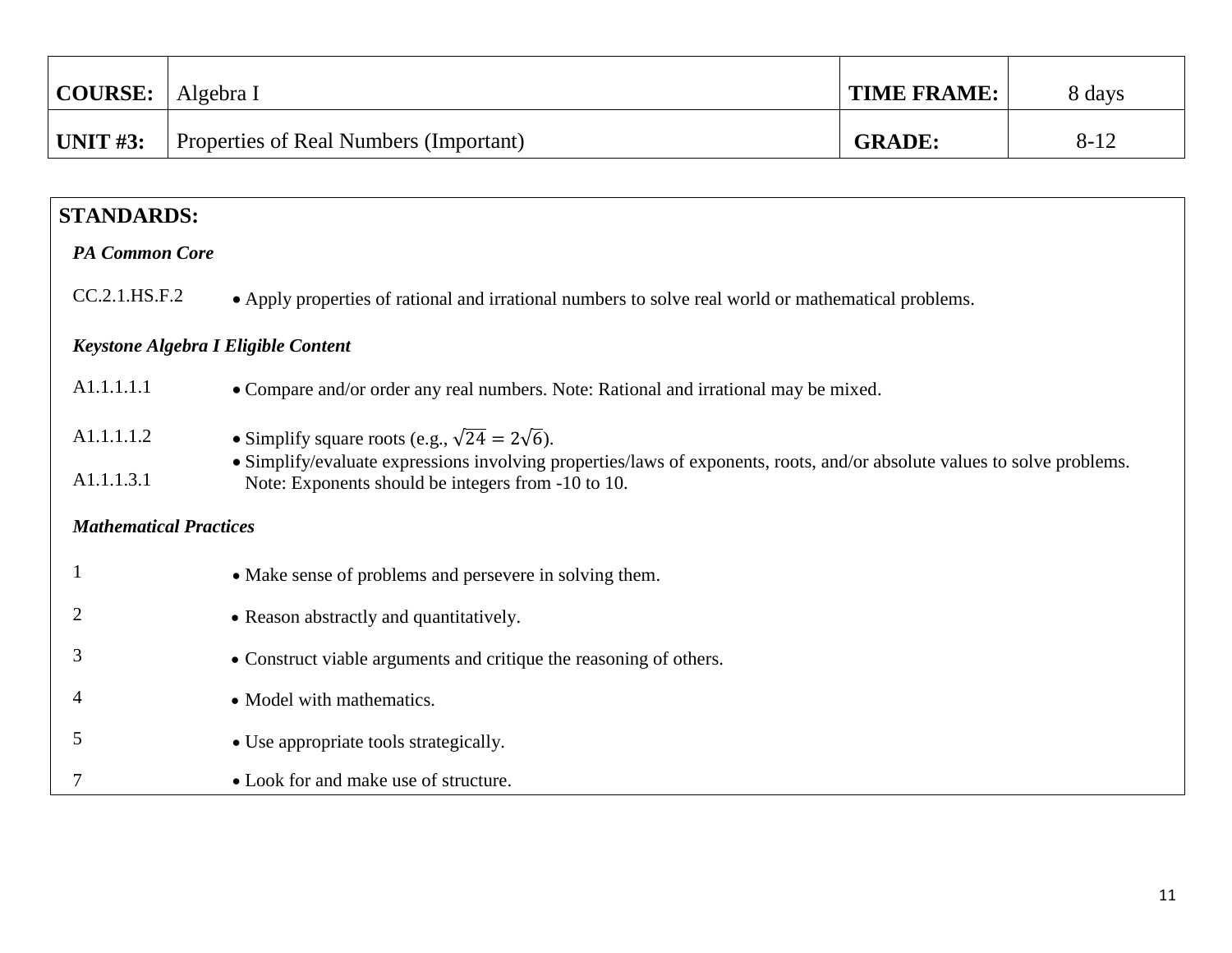| COURSE:    | Algebra I                              | <b>TIME FRAME:</b> | 8 days   |
|------------|----------------------------------------|--------------------|----------|
| UNIT $#3:$ | Properties of Real Numbers (Important) | <b>GRADE:</b>      | $8 - 12$ |

| <b>UNDERSTANDINGS</b><br>The properties we used on rational numbers apply to all real numbers.                               |                                                                                                                                               |  |  |
|------------------------------------------------------------------------------------------------------------------------------|-----------------------------------------------------------------------------------------------------------------------------------------------|--|--|
| When performing operations with irrational numbers you can round and interpret the answer within the context of the problem. |                                                                                                                                               |  |  |
| <b>COMMON ASSESSMENTS/CULMINATING ACTIVITY</b>                                                                               |                                                                                                                                               |  |  |
|                                                                                                                              | DO                                                                                                                                            |  |  |
| <b>KNOW</b>                                                                                                                  |                                                                                                                                               |  |  |
| Recognize natural numbers, whole numbers, integers, rational numbers,<br>irrational numbers and real numbers.                | Classify sets of real numbers.<br>Graph real numbers on a number line.                                                                        |  |  |
| Define opposites.                                                                                                            | Compare and order real numbers.                                                                                                               |  |  |
| Define absolute value.                                                                                                       | Add, subtract, multiply and divide rational numbers.                                                                                          |  |  |
| Recognize like terms in an algebraic expression.<br>Recognize constant terms in an algebraic expression.                     | Use the distributive property to rewrite and evaluate expressions.<br>Combine like terms.<br>Rewrite square roots as rational approximations. |  |  |
| Recognize coefficients of terms in an algebraic expression.                                                                  | Evaluate expressions involving absolute value.                                                                                                |  |  |
| Recognize properties of addition and multiplication.                                                                         | Justify which property is illustrated when simplifying expressions.                                                                           |  |  |
|                                                                                                                              |                                                                                                                                               |  |  |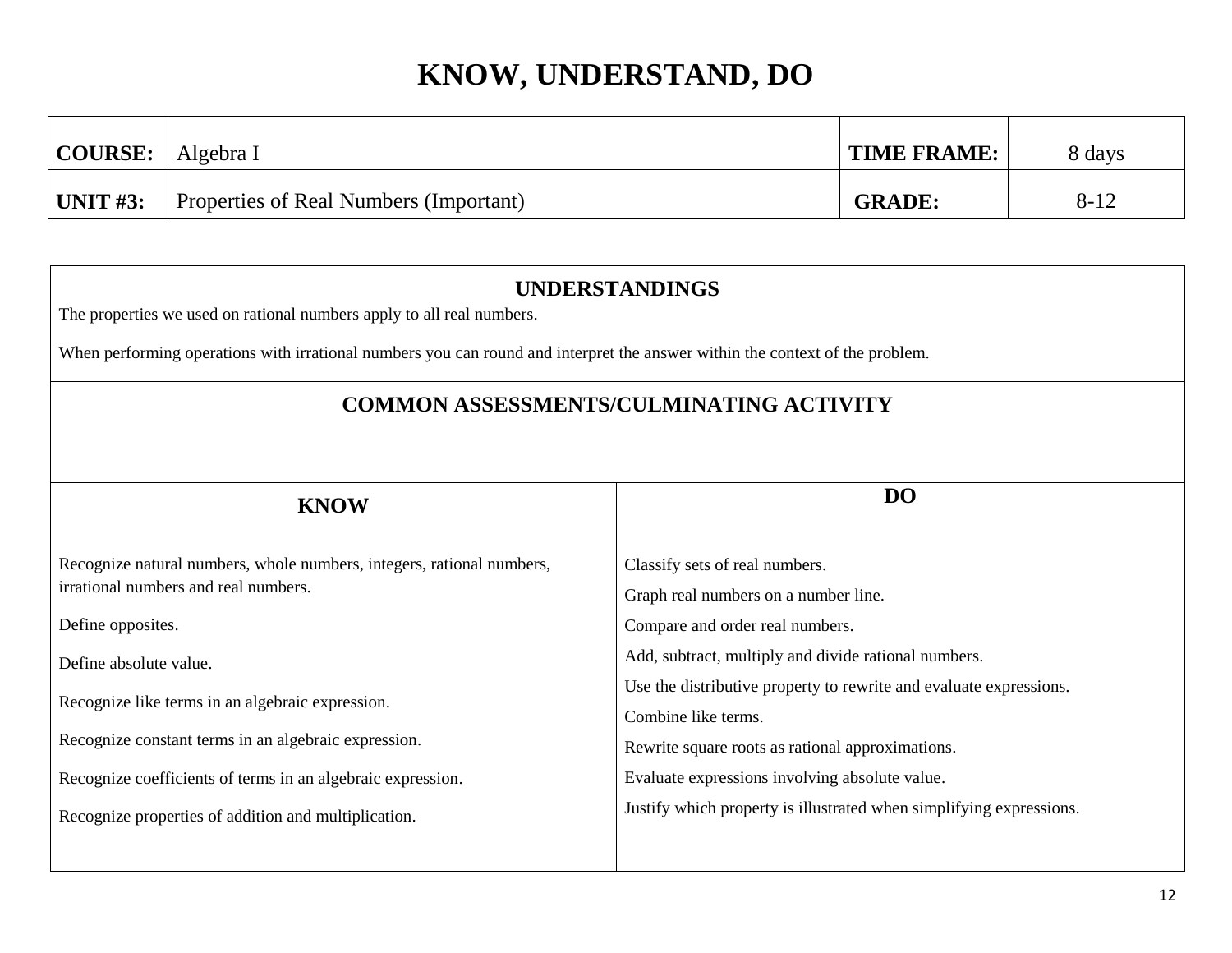| <b>COURSE:</b> | Algebra I                                   | <b>TIME FRAME:</b> | $17 \text{ days}$ |
|----------------|---------------------------------------------|--------------------|-------------------|
| UNIT $#4$ :    | <b>Solving Linear Equations (Essential)</b> | <b>GRADE:</b>      | $8-12$            |

| <b>STANDARDS:</b>                                     |                                                                                                                               |  |  |  |
|-------------------------------------------------------|-------------------------------------------------------------------------------------------------------------------------------|--|--|--|
| <b>PA Common Core</b>                                 |                                                                                                                               |  |  |  |
| CC.2.2.HS.D.8                                         | • Apply inverse operations to solve equations or formulas for a given variable.                                               |  |  |  |
| CC.2.2.HS.D.9                                         | • Use reasoning to solve equations and justify the solution method.                                                           |  |  |  |
| CC.2.2.HS.D.10<br>Keystone Algebra I Eligible Content | • Represent, solve, and interpret equations/inequalities and systems of equations/inequalities algebraically and graphically. |  |  |  |
| A1.1.2.1.1                                            | • Write, solve, and/or apply a linear equation (including problem situations).                                                |  |  |  |
| A1.1.2.1.2                                            | • Use and/or identify an algebraic property to justify any step in an equation-solving process. Note: Linear equations only.  |  |  |  |
| A1.1.2.1.3                                            | • Interpret solutions to problems in the context of the problem situation. Note: Linear equations only.                       |  |  |  |
| A1.1.2.2.2<br><b>Mathematical Practices</b>           | • Interpret solutions to problems in the context of the problem situation. Note: Limit systems to two linear equations.       |  |  |  |
| 1                                                     | • Make sense of problems and persevere in solving them.                                                                       |  |  |  |
| 2                                                     | • Reason abstractly and quantitatively.                                                                                       |  |  |  |
| 3                                                     | • Construct viable arguments and critique the reasoning of others.                                                            |  |  |  |
| 4                                                     | • Model with mathematics.                                                                                                     |  |  |  |
| 5                                                     | • Use appropriate tools strategically.                                                                                        |  |  |  |
| 6                                                     | • Attend to precision.                                                                                                        |  |  |  |
| 7                                                     | • Look for and make use of structure.                                                                                         |  |  |  |
| 8                                                     | • Look for and express regularity in repeated reasoning.                                                                      |  |  |  |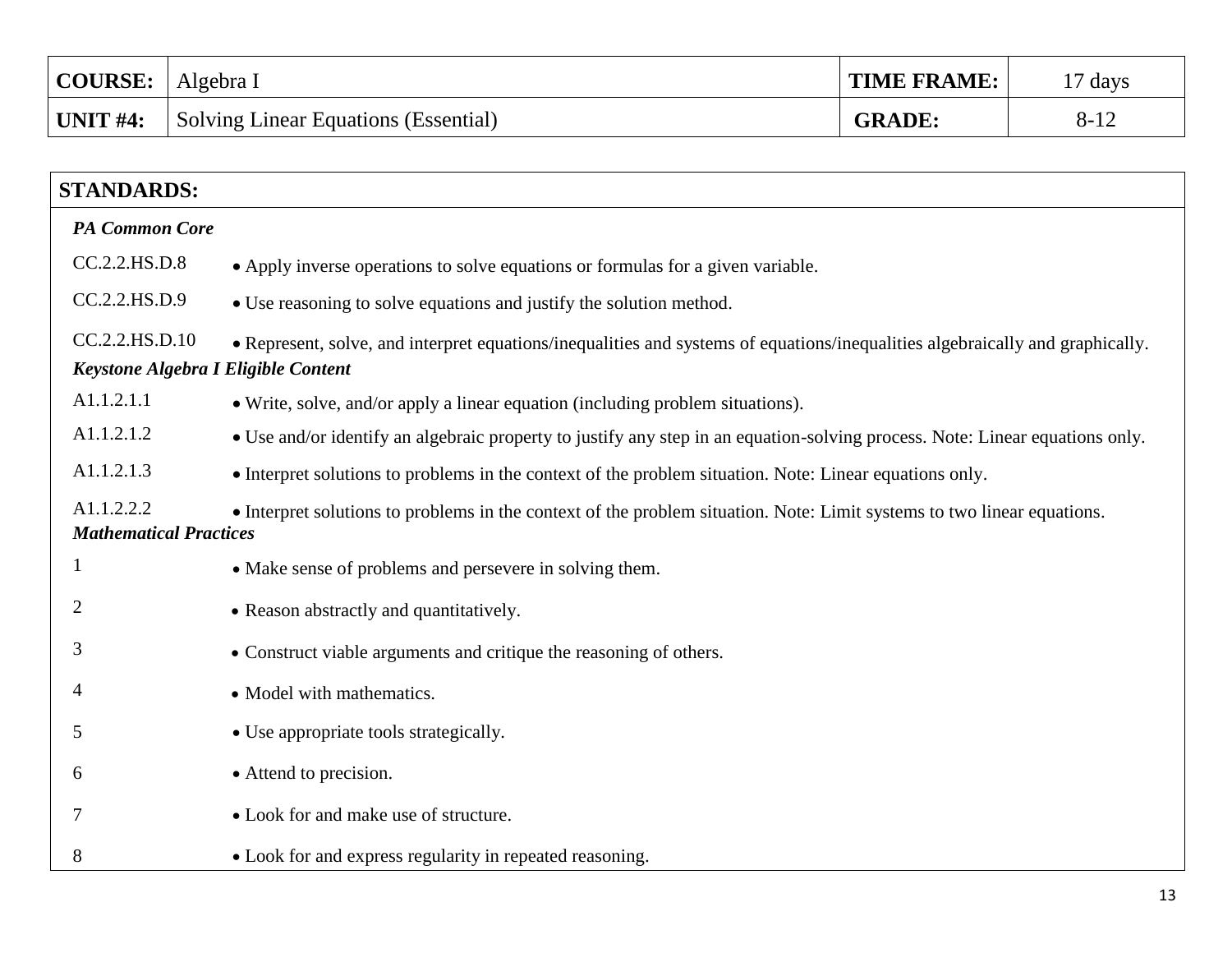| COURSE:     | Algebra I                                   | <b>TIME FRAME:</b> | 17 days  |
|-------------|---------------------------------------------|--------------------|----------|
| UNIT $#4$ : | <b>Solving Linear Equations (Essential)</b> | <b>GRADE:</b>      | $8 - 12$ |

### **UNDERSTANDINGS** Equations are essential to model and solve real-world problems Inverse operations are used to isolate the variable in an equation and solve the equation.. If the variable terms are eliminated after using inverse operations to solve an equation, the equation either has no solution or infinitely many solutions. **COMMON ASSESSMENTS/CULMINATING ACTIVITY KNOW** State the inverse operation for a given operation. Recognize the distance formula  $(d = r t)$ . Define ratio and proportion. Recognize that, for example,  $0 = 0$  as the result of solving an equation means there are infinitely many solutions (i.e. all real numbers). Recognize that, for example,  $0 \neq 4$  as the result of solving an equation means there is no solution. **DO** Explain that solving for a variable means to isolate that particular variable. Solve one-step, two-step and multi-step equations using inverse operations. Solve a formula for a given variable. Solve proportions using cross multiplication. Justify each step when solving an equation. Create a verbal model from a real world situation to write and solve an equation.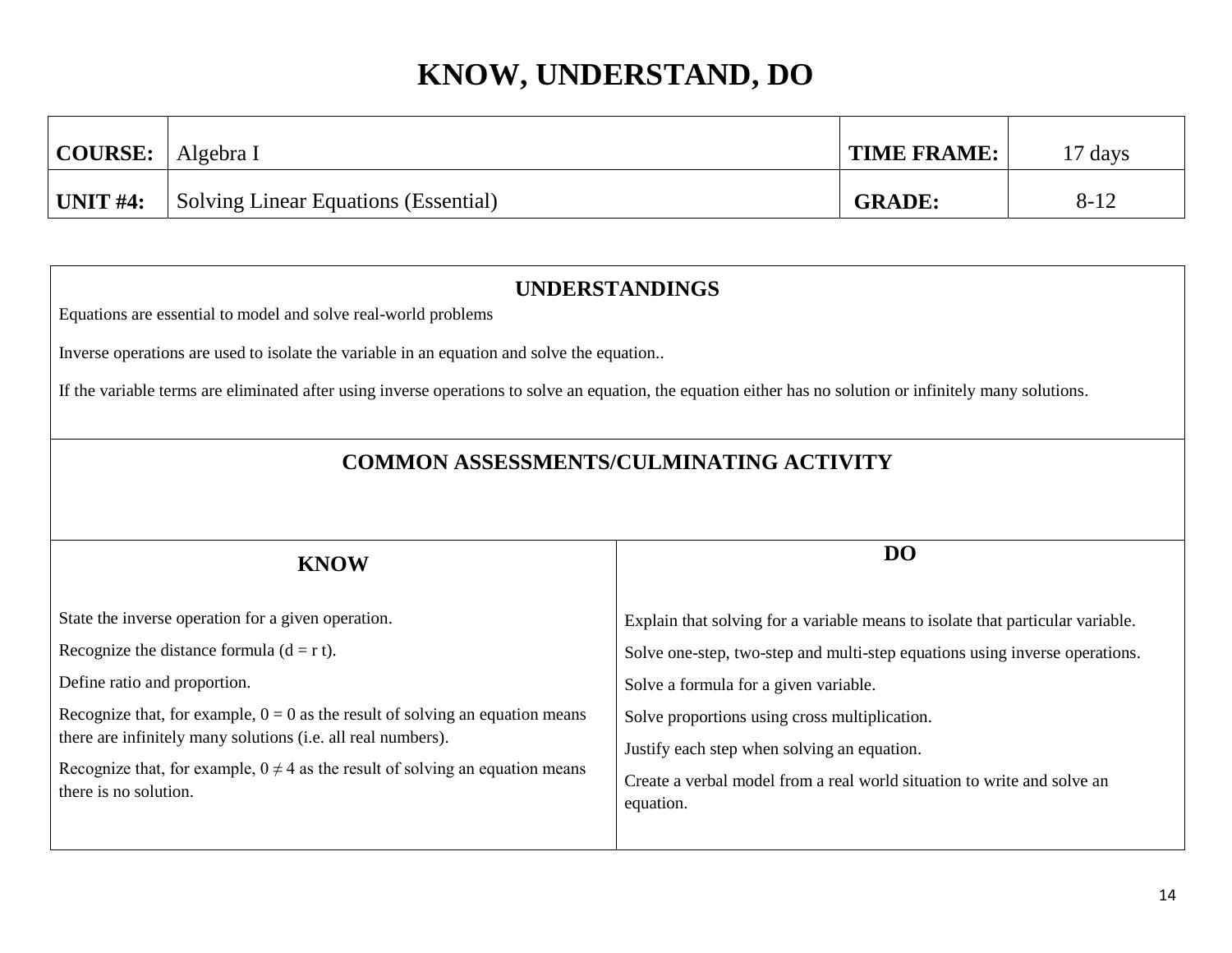| <b>COURSE:</b> | Algebra I                                                  | <b>TIME FRAME:</b> | 20 days  |
|----------------|------------------------------------------------------------|--------------------|----------|
| UNIT $#5:$     | <b>Graphing Linear Equations and Functions (Essential)</b> | <b>GRADE:</b>      | $8 - 12$ |

### **STANDARDS:**

| <b>PA Common Core</b>                      |                                                                                                                               |  |  |
|--------------------------------------------|-------------------------------------------------------------------------------------------------------------------------------|--|--|
| CC.2.2.HS.D.7                              | • Create and graph equations or inequalities to describe numbers or relationships.                                            |  |  |
| CC.2.2.HS.D.10                             | • Represent, solve, and interpret equations/inequalities and systems of equations/inequalities algebraically and graphically. |  |  |
| CC.2.4.HS.B.2                              | • Summarize, represent, and interpret data on two categorical and quantitative variables.                                     |  |  |
| CC.2.2.HS.C.2                              | • Graph and analyze functions and use their properties to make connections between the different representations.             |  |  |
| <b>Keystone Algebra I Eligible Content</b> |                                                                                                                               |  |  |
| A1.2.1.1.1                                 | • Analyze a set of data for the existence of a pattern and represent the pattern algebraically and/or graphically.            |  |  |
| A1.2.1.1.2                                 | • Determine whether a relation is a function, given a set of points or a graph.                                               |  |  |
| A1.2.1.1.3                                 | • Identify the domain or range of a relation (may be presented as ordered pairs, a graph, or a table).                        |  |  |
| A1.2.2.1.1                                 | • Identify, describe, and/or use constant rates of change.                                                                    |  |  |
| A1.2.2.1.2                                 | • Apply the concept of linear rate of change (slope) to solve problems.                                                       |  |  |
| A1.2.2.1.4                                 | • Determine the slope and/or y-intercept represented by a linear equation or graph.                                           |  |  |
| A1.2.1.2.1                                 | • Create, interpret, and/or use the equation, graph, or table of a linear function.                                           |  |  |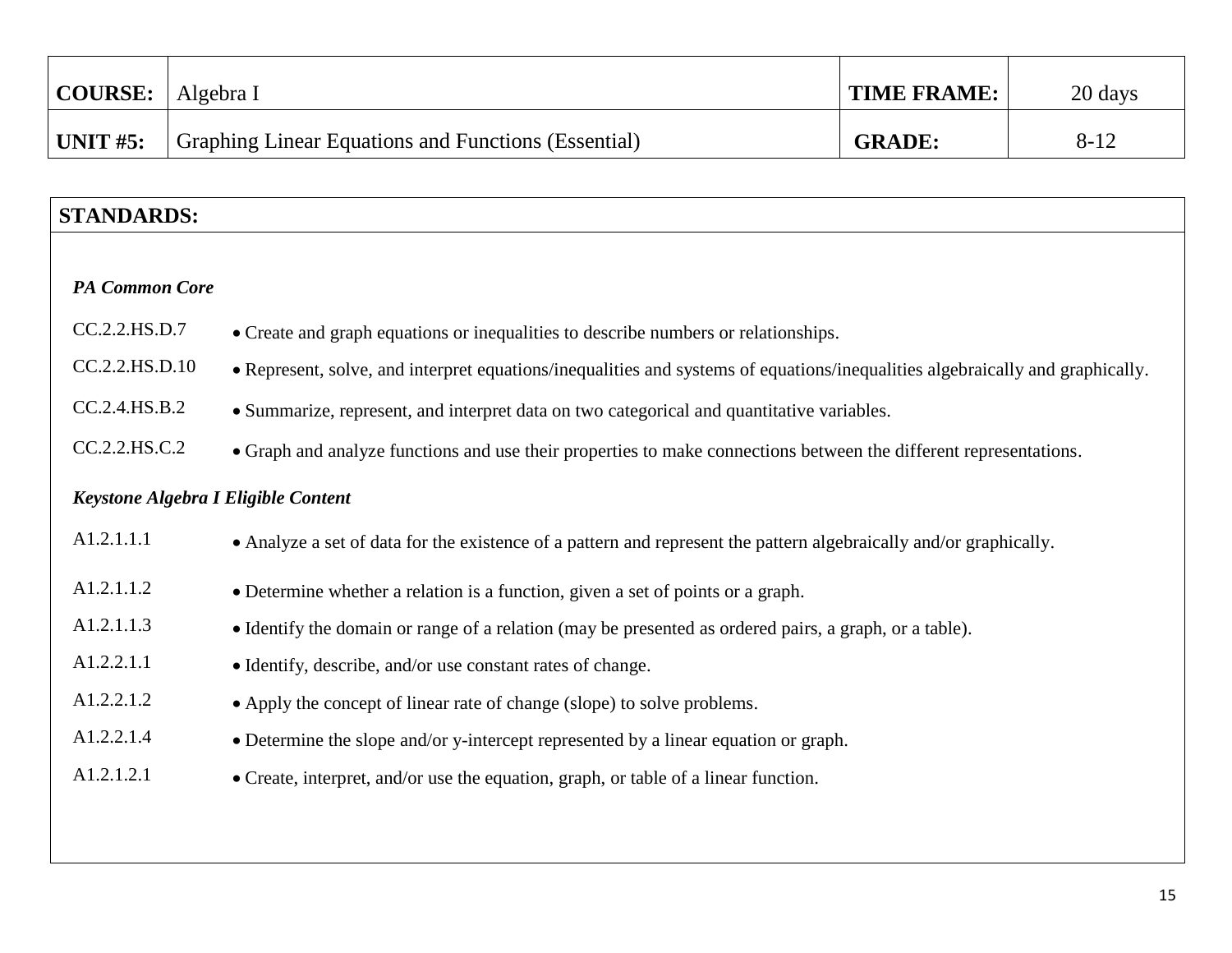| $\vert$ COURSE: $\vert$ Algebra I |                                                                  | <b>TIME FRAME:</b> | 20 days  |
|-----------------------------------|------------------------------------------------------------------|--------------------|----------|
| $\vert$ UNIT #5:                  | <sup>1</sup> Graphing Linear Equations and Functions (Essential) | <b>GRADE:</b>      | $8 - 12$ |

| <b>STANDARDS, cont:</b>       |                                                                    |  |
|-------------------------------|--------------------------------------------------------------------|--|
| <b>Mathematical Practices</b> |                                                                    |  |
|                               |                                                                    |  |
|                               | • Make sense of problems and persevere in solving them.            |  |
| 2                             | • Reason abstractly and quantitatively.                            |  |
|                               |                                                                    |  |
| 3                             | • Construct viable arguments and critique the reasoning of others. |  |
| 4                             | • Model with mathematics.                                          |  |
| 5                             | • Use appropriate tools strategically.                             |  |
|                               |                                                                    |  |
| 6                             | • Attend to precision.                                             |  |
|                               | • Look for and make use of structure.                              |  |
| 8                             | • Look for and express regularity in repeated reasoning.           |  |
|                               |                                                                    |  |
|                               |                                                                    |  |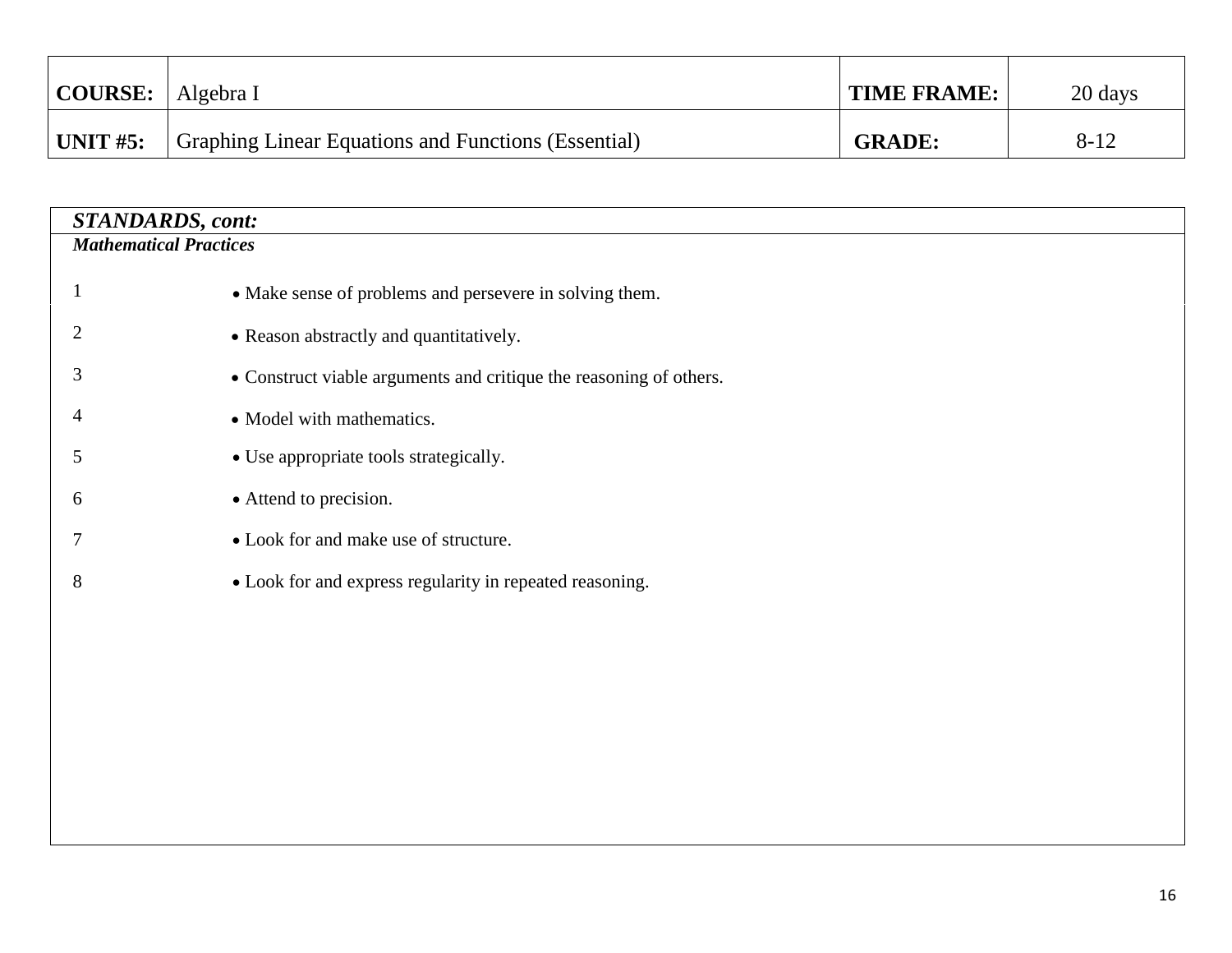| <b>COURSE:</b>  | Algebra I                                                  | <b>TIME FRAME:</b> | 20 days  |
|-----------------|------------------------------------------------------------|--------------------|----------|
| <b>UNIT #5:</b> | <b>Graphing Linear Equations and Functions (Essential)</b> | <b>GRADE:</b>      | $8 - 12$ |

| A graph is a visual representation of the infinite number of solutions to an equation in two variables.            | UNDERSTANDINGS                                                              |
|--------------------------------------------------------------------------------------------------------------------|-----------------------------------------------------------------------------|
| Relationships between variables may be expressed in algebraic form as an equation or in geometric form as a graph. |                                                                             |
| A function is a relation where for each input there is exactly one output.                                         |                                                                             |
|                                                                                                                    | <b>COMMON ASSESSMENTS/CULMINATING ACTIVITY</b>                              |
|                                                                                                                    |                                                                             |
|                                                                                                                    |                                                                             |
| <b>KNOW</b>                                                                                                        | <b>DO</b>                                                                   |
| Recognize the parts of a coordinate plane.                                                                         | Plot and identify ordered pairs on a coordinate plane.                      |
| Recognize slope as rise over run.                                                                                  | Calculate the slope of a line (by graph or by two points).                  |
| Recognize the formula for slope.                                                                                   | Classify lines by their slope.                                              |
| Recognize that the slope is a rate of change.                                                                      | Calculate x- and y-intercepts given equation or graph.                      |
|                                                                                                                    | Interpret the meaning of slope and intercepts in a real-world situation.    |
| Recognize x- and y-intercepts on a graph and in an equation.                                                       | Re-write equations into slope-intercept form.                               |
| Recognize slope-intercept form.                                                                                    | Graph lines using a table, finding intercepts, and by slope-intercept form. |
| Distinguish between a relation and function.                                                                       | Analyze how a change in the slope or y-intercept affects the graph.         |
| Recognize parallel lines have the same slope.                                                                      | Evaluate a function.                                                        |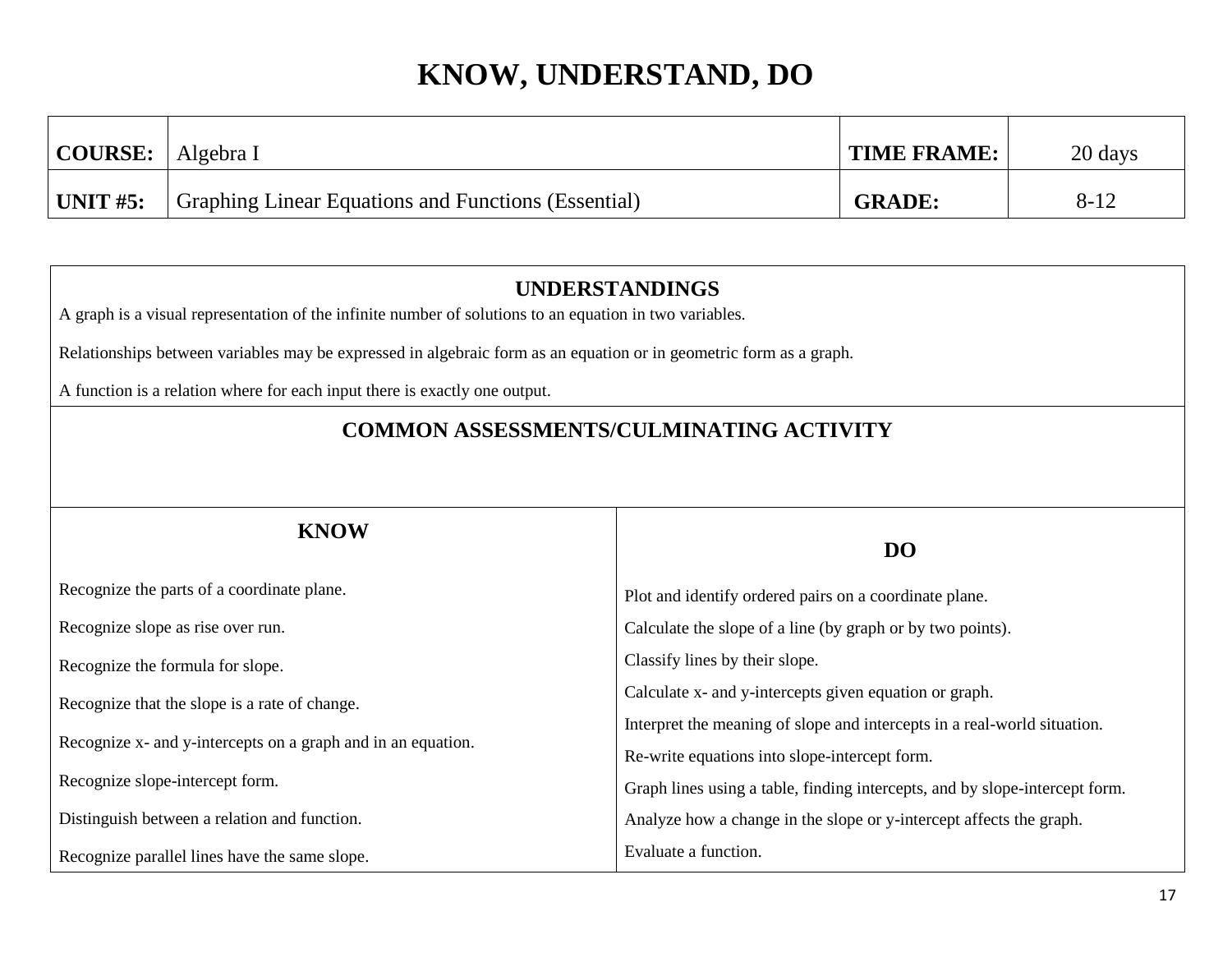| <b>COURSE:</b>  | Algebra I                                   | <b>TIME FRAME:</b> | 16 days  |
|-----------------|---------------------------------------------|--------------------|----------|
| <b>UNIT #6:</b> | <b>Writing Linear Equations (Essential)</b> | <b>GRADE:</b>      | $8 - 12$ |

| <b>STANDARDS:</b>                   |                                                                                                                                                                                                                                        |
|-------------------------------------|----------------------------------------------------------------------------------------------------------------------------------------------------------------------------------------------------------------------------------------|
| <b>PA Common Core</b>               |                                                                                                                                                                                                                                        |
| CC.2.2.HS.C.3                       | • Write functions or sequences that model relationships between two quantities.                                                                                                                                                        |
| CC.2.2.HS.D.7                       | • Create and graph equations or inequalities to describe numbers or relationships.                                                                                                                                                     |
| CC.2.2.HS.D.10                      | • Represent, solve, and interpret equations/inequalities and systems of equations/inequalities algebraically and graphically.                                                                                                          |
| Keystone Algebra I Eligible Content |                                                                                                                                                                                                                                        |
| A1.1.2.1.1                          | • Write, solve, and/or apply a linear equation (including problem situations.                                                                                                                                                          |
| A1.1.2.1.3                          | • Interpret solutions to problems in the context of the problem situation. Note: linear equations only.                                                                                                                                |
| A1.2.2.1.3                          | • Write or identify a linear equation when given: a) the graph of the line, b) two points on the line, or c) the slope and a point<br>on the line. Note: linear equation may be in point-slope, standard, and/or slope-intercept form. |
| A1.2.2.1.4                          | • Determine the slope and/or y-intercept represented by a linear equation or graph.                                                                                                                                                    |
| A1.2.2.2.1                          | • Draw, identify, find, and/or write an equation for a line of best fit for a scatter plot.                                                                                                                                            |
| A1.2.3.2.3                          | • Make predictions using the equations or graphs of best-fit lines of scatter plots.                                                                                                                                                   |
| A1.2.1.2.2                          | • Translate from one representation of a linear function to another (i.e., graph, table, and equation).                                                                                                                                |
|                                     |                                                                                                                                                                                                                                        |
|                                     |                                                                                                                                                                                                                                        |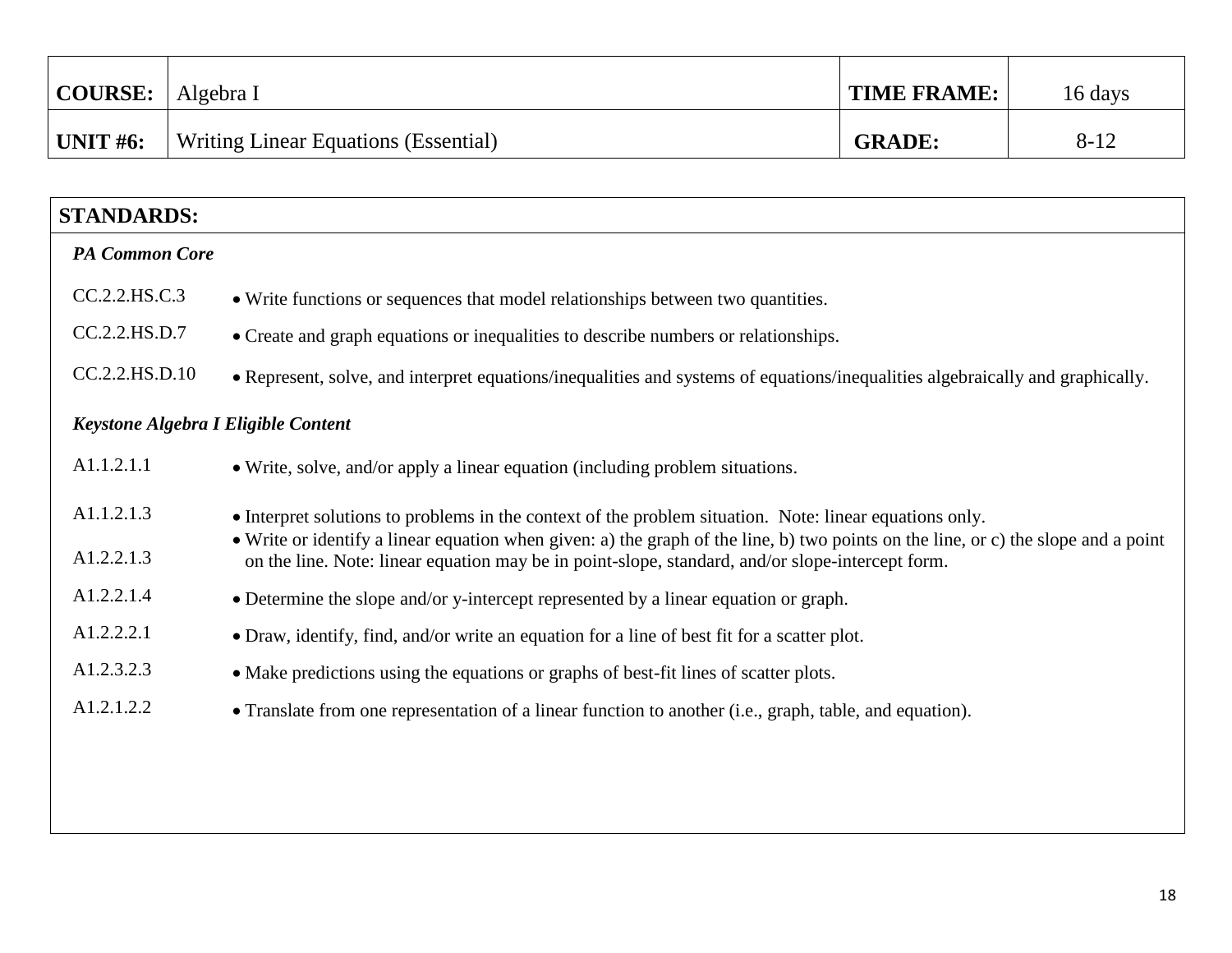| $\vert$ COURSE: $\vert$ Algebra I |                                      | TIME FRAME:   | 16 days  |
|-----------------------------------|--------------------------------------|---------------|----------|
| $\vert$ UNIT #6:                  | Writing Linear Equations (Essential) | <b>GRADE:</b> | $8 - 12$ |

| <b>STANDARDS, cont:</b> |                                                                    |  |  |
|-------------------------|--------------------------------------------------------------------|--|--|
|                         | <b>Mathematical Practices</b>                                      |  |  |
|                         | • Make sense of problems and persevere in solving them.            |  |  |
|                         | • Reason abstractly and quantitatively.                            |  |  |
| 3                       | • Construct viable arguments and critique the reasoning of others. |  |  |
| 4                       | • Model with mathematics.                                          |  |  |
| 5                       | • Use appropriate tools strategically.                             |  |  |
| 6                       | • Attend to precision.                                             |  |  |
|                         | • Look for and make use of structure.                              |  |  |
| 8                       | • Look for and express regularity in repeated reasoning.           |  |  |
|                         |                                                                    |  |  |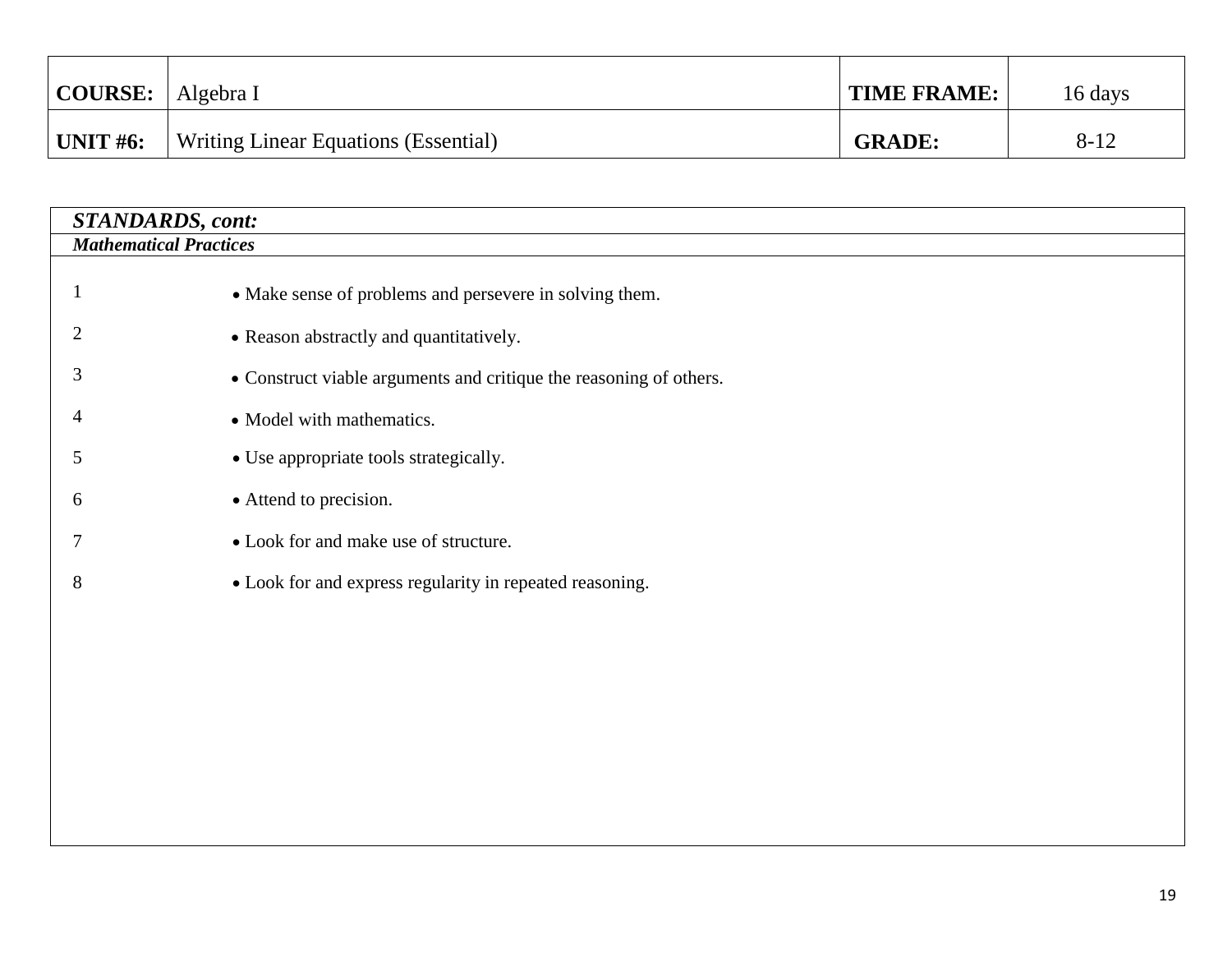| COURSE:          | Algebra I                                   | <b>TIME FRAME:</b> | 16 days  |
|------------------|---------------------------------------------|--------------------|----------|
| $\vert$ UNIT #6: | <b>Writing Linear Equations (Essential)</b> | <b>GRADE:</b>      | $8 - 12$ |

### **UNDERSTANDINGS**

Writing linear equations is necessary in order to develop linear models that solve real-life situations.

Linear equations can be written in different forms, based on information given.

Linear models can be used to make predictions.

### **COMMON ASSESSMENTS/CULMINATING ACTIVITY**

| <b>KNOW</b>                                                                                              | DO                                                                                                                                                   |
|----------------------------------------------------------------------------------------------------------|------------------------------------------------------------------------------------------------------------------------------------------------------|
| Recognize the different forms of an equation of a line: slope-intercept, point-<br>slope, standard form. | Identify the slope and y-intercept given an equation or graph.<br>Given a real-life situation, determine the form and write an equation of the line. |
| Recognize the slope and y-intercept given any linear equation.                                           | Write an equation of a line given a slope and y-intercept; given point and a<br>slope; given two points on the line; given the graph of a line.      |
| Distinguish between the graphs and properties of parallel and perpendicular                              | Write an equation of a line parallel or perpendicular to a given line.                                                                               |
| lines.                                                                                                   | Write equations of horizontal and vertical lines.                                                                                                    |
| Distinguish between horizontal and vertical lines.                                                       | Convert between different forms of an equation.                                                                                                      |
| Recognize types of correlation.                                                                          | Distinguish which form of an equation should be used depending on the<br>information given.                                                          |
|                                                                                                          | Create and write a line of best fit given a set of data.                                                                                             |
|                                                                                                          | Make predictions from a line of best fit or from the equation created from the<br>line of best fit.                                                  |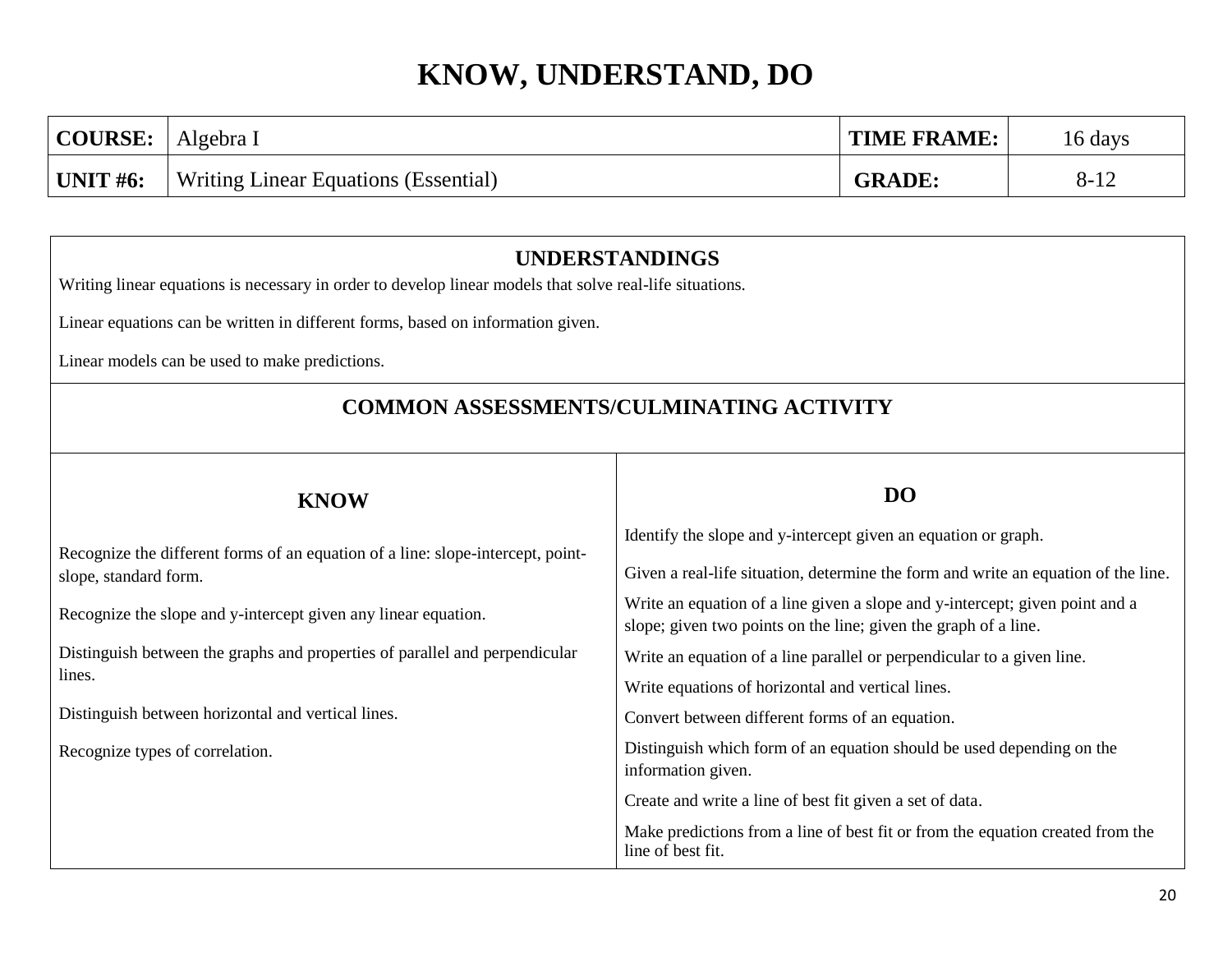| <b>COURSE:</b> | Algebra I                                | <b>TIME FRAME:</b> | 21 days  |
|----------------|------------------------------------------|--------------------|----------|
| UNIT $\#7$ :   | Solve and Graph Inequalities (Essential) | <b>GRADE:</b>      | $8 - 12$ |

| <b>STANDARDS</b>                                      |                                                                                                                                        |  |  |  |
|-------------------------------------------------------|----------------------------------------------------------------------------------------------------------------------------------------|--|--|--|
| <b>PA Common Core</b>                                 |                                                                                                                                        |  |  |  |
| CC.2.2.HS.D.7                                         | • Create and graph equations or inequalities to describe numbers or relationships.                                                     |  |  |  |
| CC.2.2.HS.D.10<br>Keystone Algebra I Eligible Content | • Represent, solve, and interpret equations/inequalities and systems of equations/inequalities algebraically and graphically.          |  |  |  |
| A1.1.3.1.1                                            | • Write or solve compound inequalities and/or graph their solution sets on a number line (may include absolute value<br>inequalities). |  |  |  |
| A1.1.3.1.2                                            | • Identify or graph the solution set to a linear inequality on a number line.                                                          |  |  |  |
| A1.1.3.1.3<br><b>Mathematical Practices</b>           | • Interpret solutions to problems in the context of the problem situation. Note: linear inequalities only.                             |  |  |  |
| 1                                                     | • Make sense of problems and persevere in solving them.                                                                                |  |  |  |
| $\overline{c}$                                        | • Reason abstractly and quantitatively.                                                                                                |  |  |  |
| 3                                                     | • Construct viable arguments and critique the reasoning of others.                                                                     |  |  |  |
| 4                                                     | • Model with mathematics.                                                                                                              |  |  |  |
| 5                                                     | • Use appropriate tools strategically.                                                                                                 |  |  |  |
| 6                                                     | • Attend to precision.                                                                                                                 |  |  |  |
|                                                       | • Look for and make use of structure.                                                                                                  |  |  |  |
| 8                                                     | • Look for and express regularity in repeated reasoning.                                                                               |  |  |  |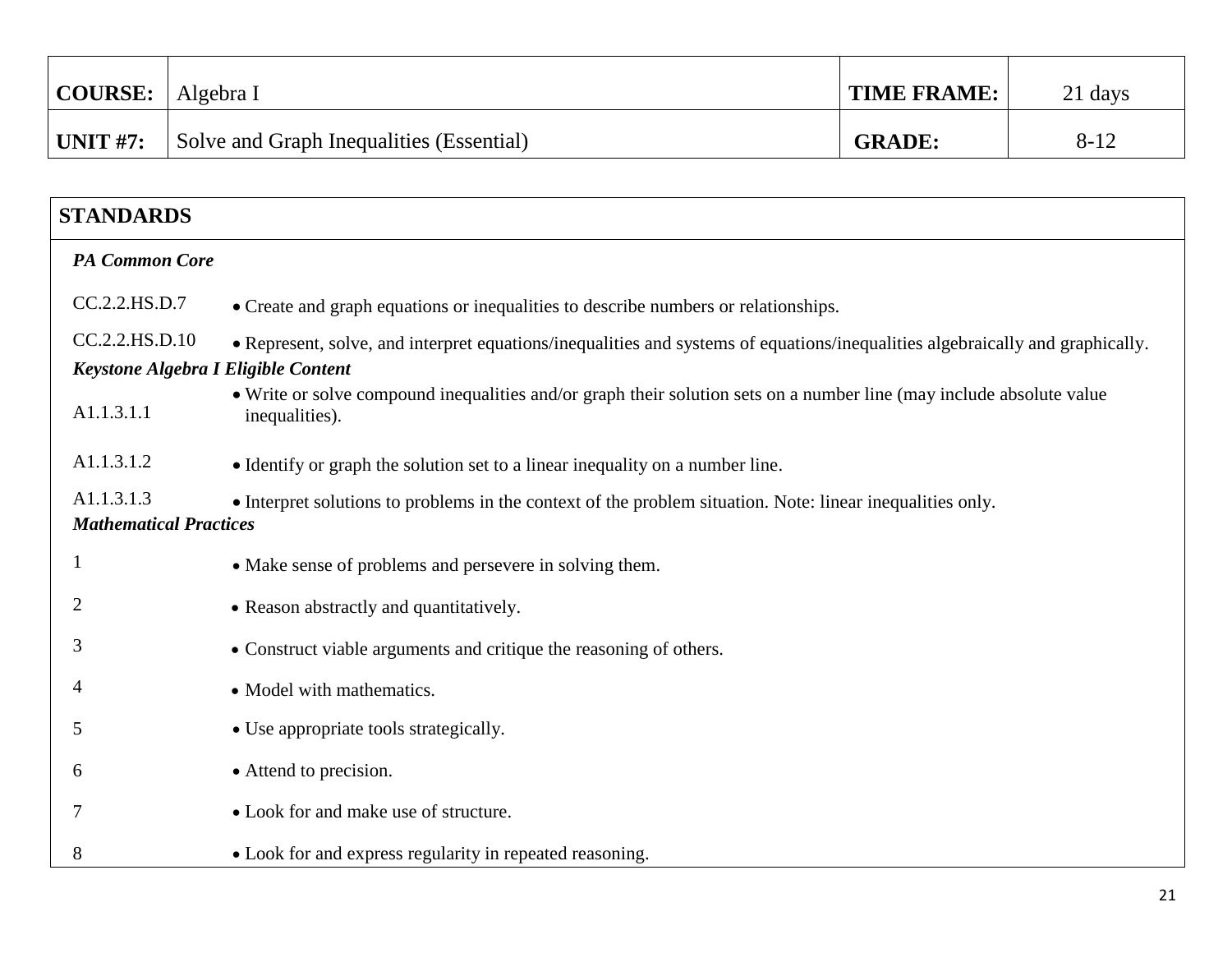| <b>COURSE:</b>  | Algebra I                                | <b>TIME FRAME:</b> | 21 days  |
|-----------------|------------------------------------------|--------------------|----------|
| $\mid$ UNIT #7: | Solve and Graph Inequalities (Essential) | <b>GRADE:</b>      | $8 - 12$ |

### **UNDERSTANDINGS**

Real-life situations can be modeled using inequalities.

There are many similarities between solving linear equations and linear inequalities.

### **COMMON ASSESSMENTS/CULMINATING ACTIVITY**

| <b>DO</b>                                                                                                                                                                                                                                                                                                                                                                                                                                                                                                                            |
|--------------------------------------------------------------------------------------------------------------------------------------------------------------------------------------------------------------------------------------------------------------------------------------------------------------------------------------------------------------------------------------------------------------------------------------------------------------------------------------------------------------------------------------|
| Interpret and write linear inequalities that model real-life situations.<br>Write, solve and graph an inequality in one or two variables.<br>State the similarities and differences between graphing an inequality in one<br>variable and two variables.<br>Write, solve and graph a compound inequality in one variable.<br>Write, solve and graph absolute-value equations and inequalities in one<br>variable.<br>Determine for an absolute-value inequality when to use an "AND" statement<br>and when to use an "OR" statement. |
| Determine when graphing inequalities in two variables whether to graph a solid<br>or dotted line, and determine which side to shade.<br>Determine if an ordered pair is a solution to an inequality in two variables both<br>algebraically and graphically.                                                                                                                                                                                                                                                                          |
|                                                                                                                                                                                                                                                                                                                                                                                                                                                                                                                                      |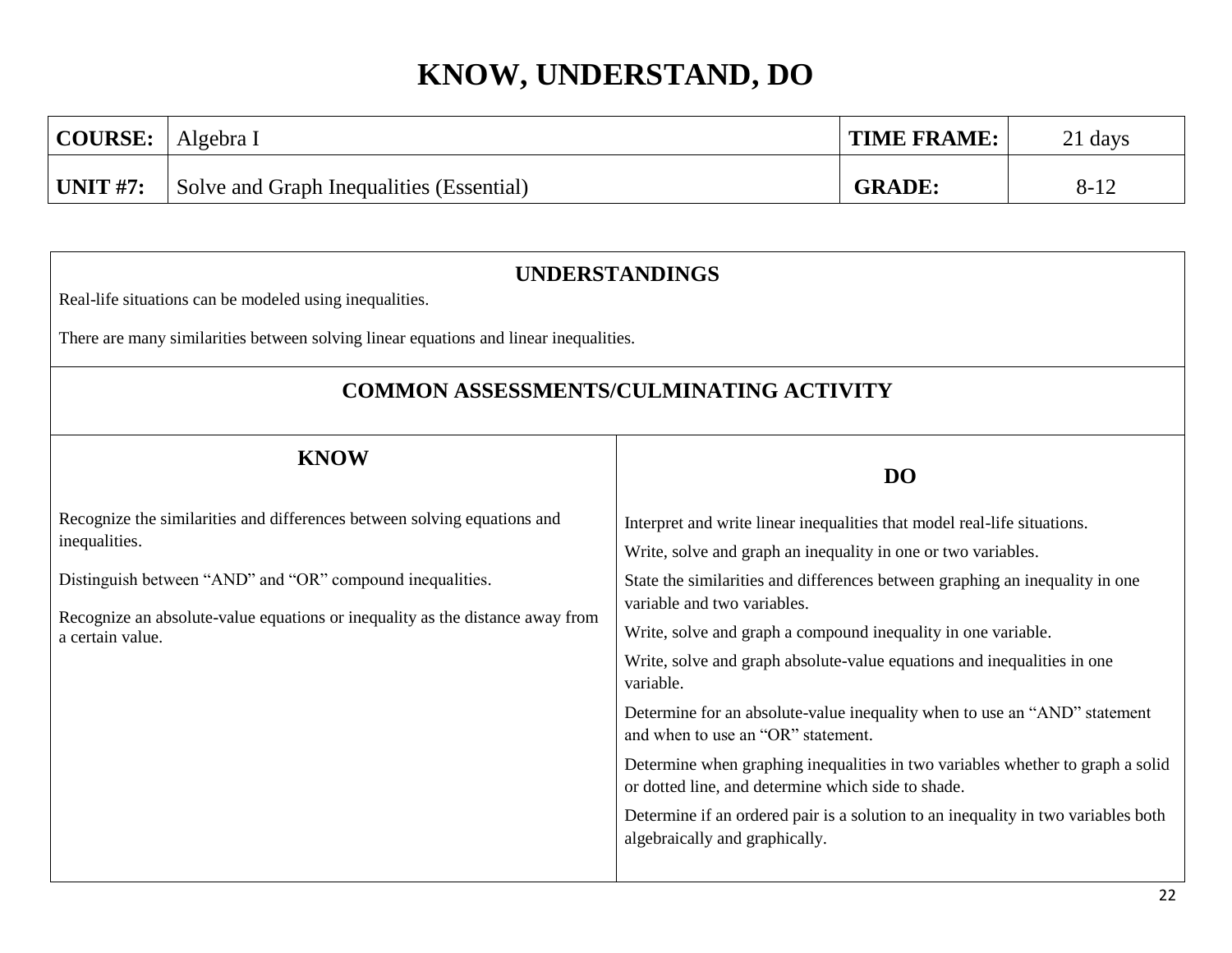| <b>COURSE:</b> | Algebra I                                                       | TIME FRAME:   | 20 days  |
|----------------|-----------------------------------------------------------------|---------------|----------|
| UNIT $#8:$     | <b>Systems of Linear Equations and Inequalities (Essential)</b> | <b>GRADE:</b> | $8 - 12$ |

| <b>STANDARDS:</b>                           |                                                                                                                                                                                    |
|---------------------------------------------|------------------------------------------------------------------------------------------------------------------------------------------------------------------------------------|
| <b>PA Common Core</b>                       |                                                                                                                                                                                    |
| CC.2.2.HS.D.9                               | • Use reasoning to solve equations and justify the solution method.                                                                                                                |
| CC.2.2.HS.D.10                              | • Represent, solve, and interpret equations/inequalities and systems of equations/inequalities algebraically and graphically.                                                      |
| Keystone Algebra I Eligible Content         |                                                                                                                                                                                    |
| A1.1.2.2.1                                  | • Write and/or solve a system of linear equations (including problem situations) using graphing, substitution, and/or<br>elimination. Note: limit systems to two linear equations. |
| A1.1.2.2.2                                  | • Interpret solutions to problems in the context of the problem situation. Note: limit systems to two linear equations.                                                            |
| A1.1.3.2.1                                  | • Write and/or solve a system of linear inequalities using graphing. Note: limit systems to two linear inequalities.                                                               |
| A1.1.3.2.2<br><b>Mathematical Practices</b> | • Interpret solutions to problems in the context of the problem situation. Note: limit systems to two linear inequalities.                                                         |
|                                             | • Make sense of problems and persevere in solving them.                                                                                                                            |
| 2                                           | • Reason abstractly and quantitatively.                                                                                                                                            |
| 3                                           | • Construct viable arguments and critique the reasoning of others.                                                                                                                 |
| 4                                           | • Model with mathematics.                                                                                                                                                          |
| 5                                           | • Use appropriate tools strategically.                                                                                                                                             |
| 6                                           | • Attend to precision.                                                                                                                                                             |
|                                             | • Look for and make use of structure.                                                                                                                                              |
| 8                                           | • Look for and express regularity in repeated reasoning.                                                                                                                           |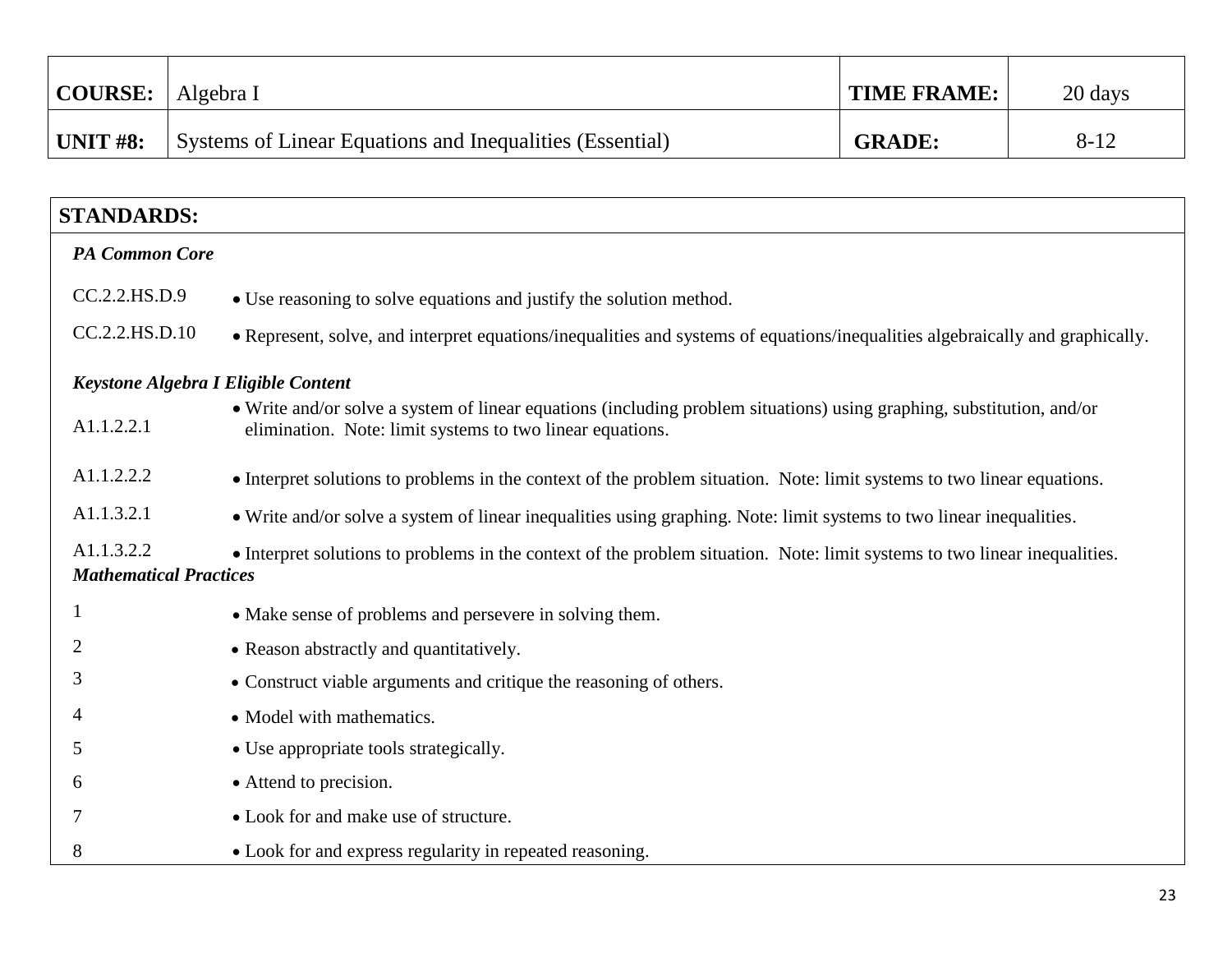| <b>COURSE:</b>  | Algebra I                                                | <b>TIME FRAME:</b> | 20 days |
|-----------------|----------------------------------------------------------|--------------------|---------|
| <b>UNIT #8:</b> | Systems of Linear Equations and Inequalities (Essential) | <b>GRADE:</b>      | $8-12$  |

| <b>UNDERSTANDINGS</b><br>Studying systems that model real-life problems help in analyzing situations and making decisions.<br>Systems can be solved by various methods, depending on the format of the equations.<br>Knowing the advantages and disadvantages of each method can help solve a system more efficiently.                          |                                                                                                                                                                                                                                                                                                                                                     |  |  |
|-------------------------------------------------------------------------------------------------------------------------------------------------------------------------------------------------------------------------------------------------------------------------------------------------------------------------------------------------|-----------------------------------------------------------------------------------------------------------------------------------------------------------------------------------------------------------------------------------------------------------------------------------------------------------------------------------------------------|--|--|
|                                                                                                                                                                                                                                                                                                                                                 |                                                                                                                                                                                                                                                                                                                                                     |  |  |
| <b>COMMON ASSESSMENTS/CULMINATING ACTIVITY</b>                                                                                                                                                                                                                                                                                                  |                                                                                                                                                                                                                                                                                                                                                     |  |  |
| <b>KNOW</b><br>Recognize when a system does not have exactly one solution both graphically<br>and algebraically.<br>Recognize that the solution of a system of equations is an ordered pair that<br>makes both equations true.<br>Recognize if an ordered pair is a solution to a system of inequalities both<br>graphically and algebraically. | <b>DO</b><br>Solve linear systems of equations by graphing, substitution and elimination.<br>Write and solve a linear system of equations that model a real-life situation.<br>Justify the method used in solving a system of equations.<br>Graph a system of linear inequalities and interpret the solution both graphically<br>and algebraically. |  |  |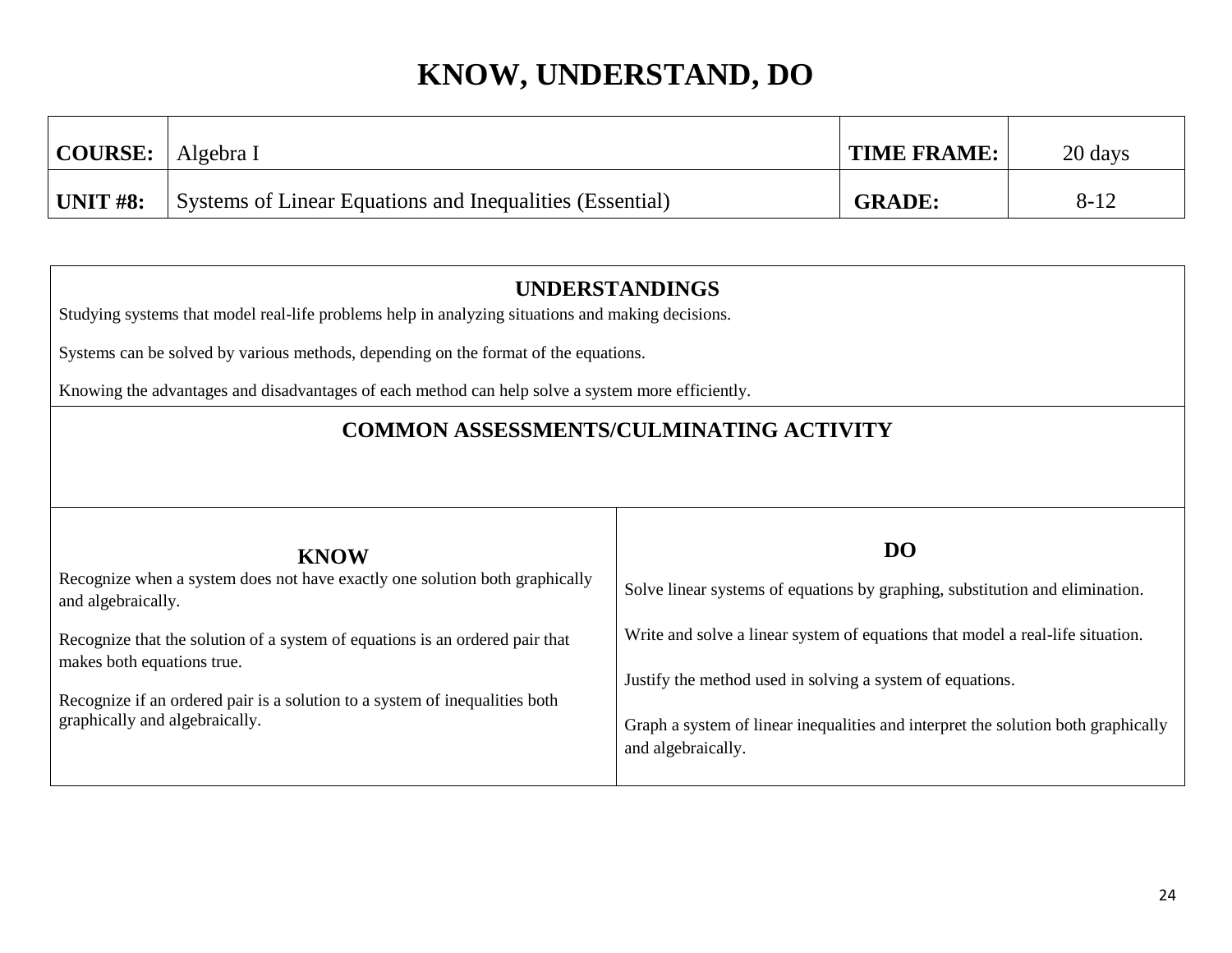| <b>COURSE:</b> Algebra I |                                           | <b>TIME FRAME:</b> | 10 days  |
|--------------------------|-------------------------------------------|--------------------|----------|
| <b>UNIT #9:</b>          | <b>Exponents and Radicals (Important)</b> | <b>GRADE:</b>      | $8 - 12$ |

| <b>STANDARDS:</b>                   |                                                                                                                                                                                |
|-------------------------------------|--------------------------------------------------------------------------------------------------------------------------------------------------------------------------------|
| <b>PA Common Core</b>               |                                                                                                                                                                                |
| CC.2.2.8.B.1                        | • Apply concepts of radicals and integer exponents to generate equivalent expressions.                                                                                         |
| Keystone Algebra I Eligible Content |                                                                                                                                                                                |
| A1.1.1.3.1                          | • Simplify/evaluate expressions involving properties/laws of exponents, roots, and/or absolute values to solve problems.<br>Note: Exponents should be integers from -10 to 10. |
| <b>Mathematical Practices</b>       |                                                                                                                                                                                |
|                                     | • Make sense of problems and persevere in solving them.                                                                                                                        |
| 3                                   | • Construct viable arguments and critique the reasoning of others.                                                                                                             |
| 6                                   | • Attend to precision.                                                                                                                                                         |
|                                     | • Look for and make use of structure.                                                                                                                                          |
| 8                                   | • Look for and express regularity in repeated reasoning.                                                                                                                       |
|                                     |                                                                                                                                                                                |
|                                     |                                                                                                                                                                                |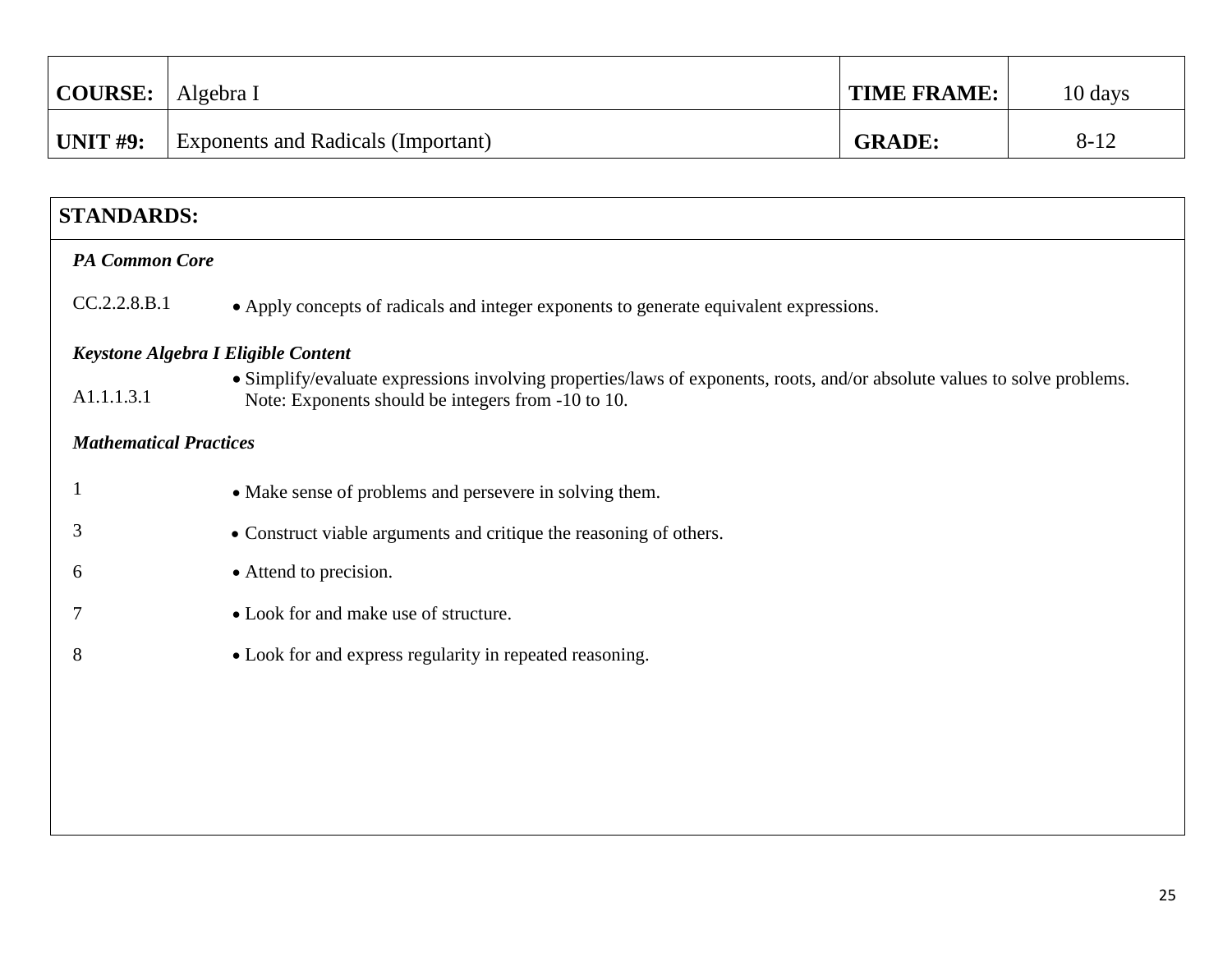| <b>COURSE:</b> | Algebra I                                 | TIME FRAME:   | 10 days  |
|----------------|-------------------------------------------|---------------|----------|
| UNIT $#9:$     | <b>Exponents and Radicals (Important)</b> | <b>GRADE:</b> | $8 - 12$ |

| <b>UNDERSTANDINGS</b><br>Understanding the properties of exponents is necessary in order to evaluate exponential expressions.<br>Simplifying radical expressions is important in that it provides an exact answer rather than an approximation. |                                                                                     |  |  |
|-------------------------------------------------------------------------------------------------------------------------------------------------------------------------------------------------------------------------------------------------|-------------------------------------------------------------------------------------|--|--|
| <b>COMMON ASSESSMENTS/CULMINATING ACTIVITY</b>                                                                                                                                                                                                  |                                                                                     |  |  |
| <b>KNOW</b>                                                                                                                                                                                                                                     | DO                                                                                  |  |  |
|                                                                                                                                                                                                                                                 | Skills                                                                              |  |  |
| Recognize multiplication, division, negative and zero properties of exponents.<br>Recognize the proper form of a number in scientific notation.                                                                                                 | Simplify and evaluate exponential expressions using the properties of<br>exponents. |  |  |
| Recognize when a radical is completely simplified.                                                                                                                                                                                              | Convert between decimal form and scientific notation.                               |  |  |
|                                                                                                                                                                                                                                                 | Simplify a radical expression.                                                      |  |  |
|                                                                                                                                                                                                                                                 |                                                                                     |  |  |
|                                                                                                                                                                                                                                                 |                                                                                     |  |  |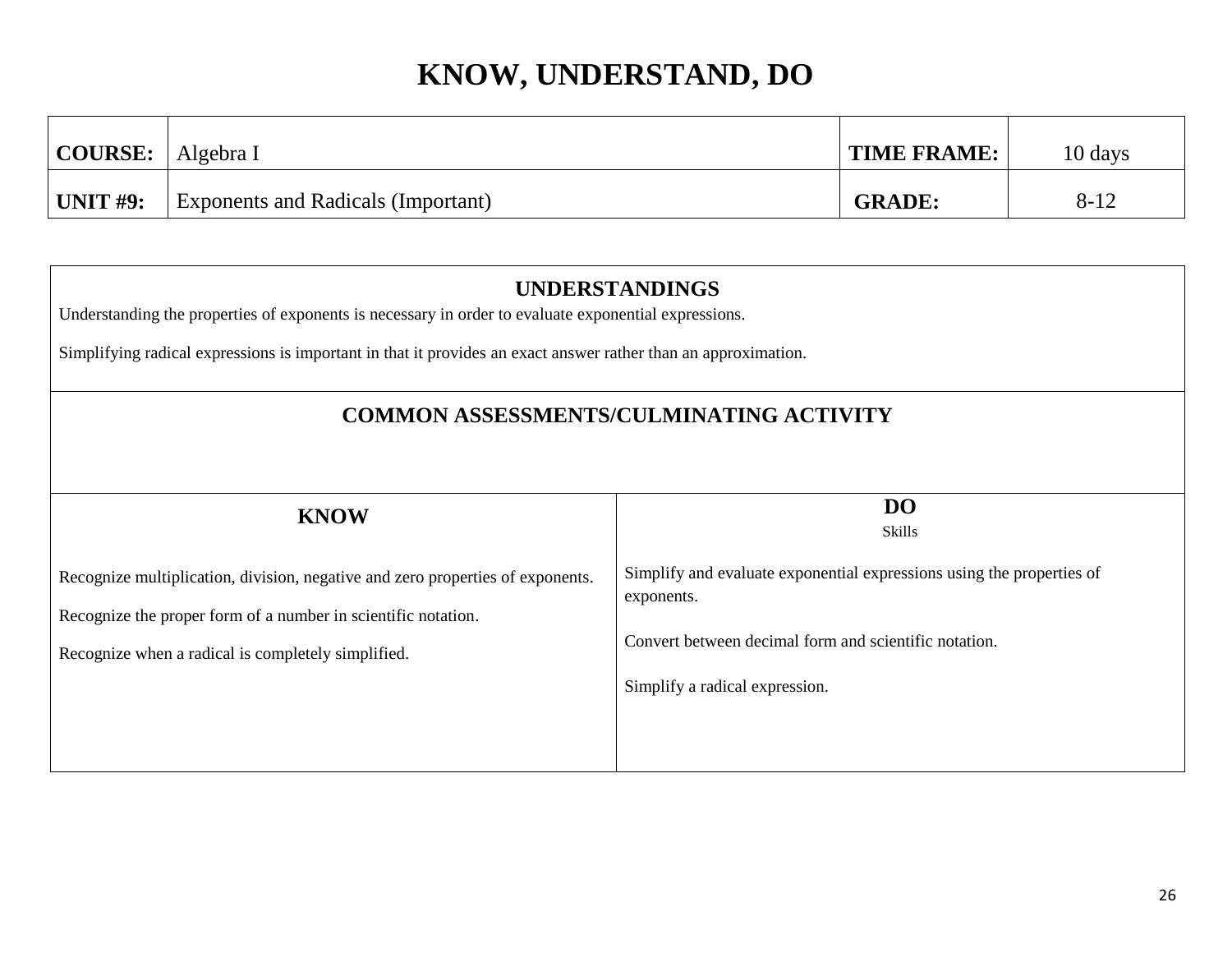| <b>COURSE:</b> | Algebra I                                              | TIME FRAME:   | 18 days  |
|----------------|--------------------------------------------------------|---------------|----------|
|                | <b>UNIT #10:</b> Polynomials and Factoring (Important) | <b>GRADE:</b> | $8 - 12$ |

| <b>STANDARDS:</b>                   |                                                                                                                                                                                                                 |
|-------------------------------------|-----------------------------------------------------------------------------------------------------------------------------------------------------------------------------------------------------------------|
| <b>PA Common Core</b>               |                                                                                                                                                                                                                 |
| CC.2.2.HS.D.2                       | • Write expressions in equivalent forms to solve problems.                                                                                                                                                      |
| CC.2.2.HS.D.3                       | • Extend the knowledge of arithmetic operations and apply to polynomials.                                                                                                                                       |
| CC.2.2.HS.D.5                       | • Use polynomial identities to solve problems.                                                                                                                                                                  |
| Keystone Algebra I Eligible Content |                                                                                                                                                                                                                 |
| A1.1.1.5.1                          | • Add, subtract, and/or multiply polynomial expressions (express answers in simplest form). Note: Nothing larger than a<br>binomial multiplied by a trinomial.                                                  |
| A1.1.1.5.2                          | • Factor algebraic expressions, including difference of squares and trinomials. Note: trinomials are limited to the form<br>$ax^{2} + bx + c$ where 'a' is equal to 1 after factoring out all monomial factors. |
| A1.1.1.2.1                          | • Find the greatest common factor (GCF) and/or the least common multiple (LCM) for sets of monomials.                                                                                                           |
| <b>Mathematical Practices</b>       |                                                                                                                                                                                                                 |
|                                     | • Make sense of problems and persevere in solving them.                                                                                                                                                         |
| 2                                   | • Reason abstractly and quantitatively.                                                                                                                                                                         |
| 3                                   | • Construct viable arguments and critique the reasoning of others.                                                                                                                                              |
|                                     | • Model with mathematics.                                                                                                                                                                                       |
| 5                                   | • Use appropriate tools strategically.                                                                                                                                                                          |
| 6                                   | • Attend to precision.                                                                                                                                                                                          |
|                                     | • Look for and make use of structure.                                                                                                                                                                           |
| 8                                   | • Look for and express regularity in repeated reasoning.                                                                                                                                                        |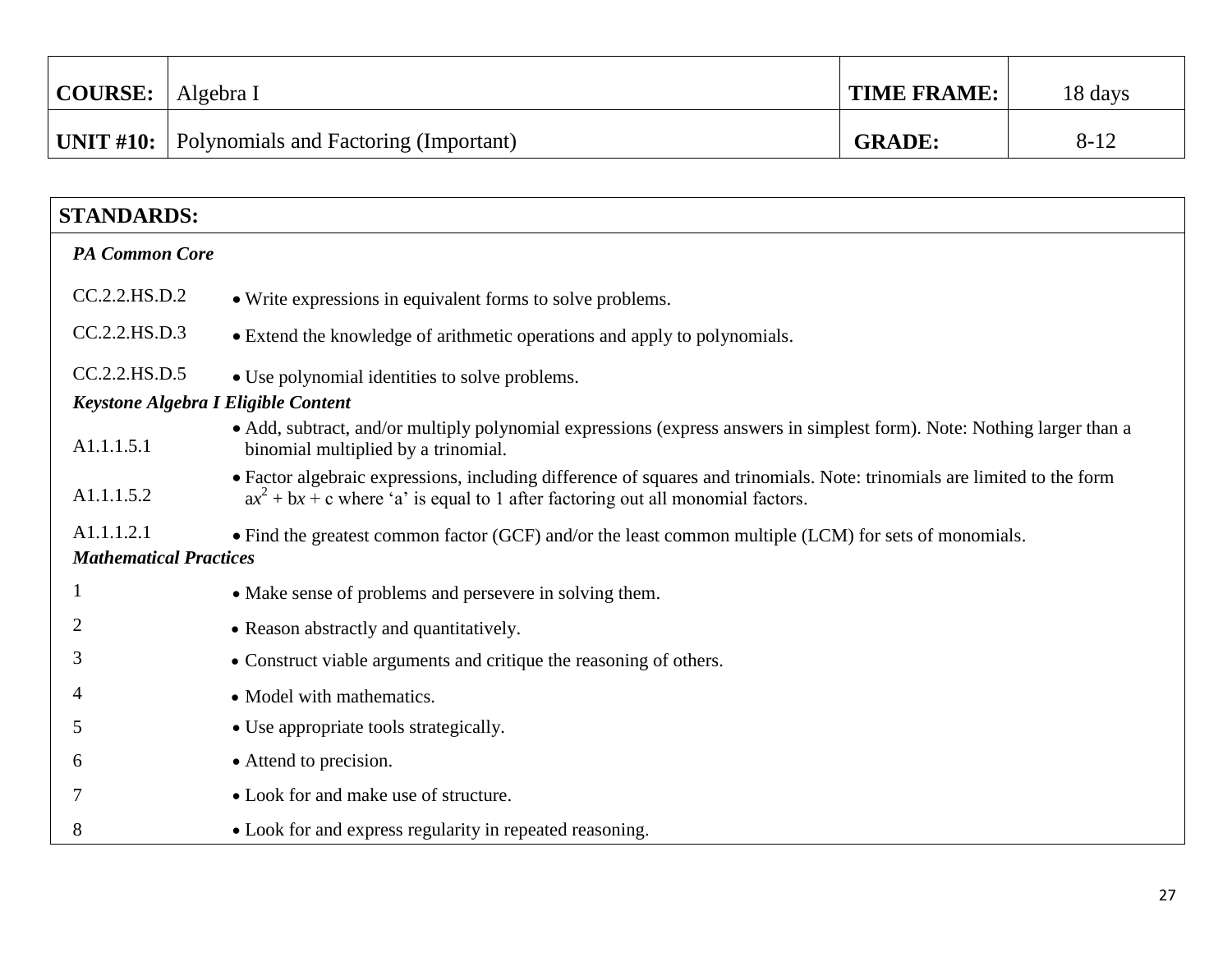| $\vert$ COURSE: $\vert$ | Algebra I                                              | <b>TIME FRAME:</b> | 18 days  |
|-------------------------|--------------------------------------------------------|--------------------|----------|
|                         | <b>UNIT #10:</b> Polynomials and Factoring (Important) | <b>GRADE:</b>      | $8 - 12$ |

### **UNDERSTANDINGS**

Operations can be performed on polynomials and each operation has similarities and differences to operations on real numbers.

Factoring a polynomial is re-writing it as a product of two or more lesser-degree polynomials.

Factoring and using the Zero Product Property are necessary in solving some polynomial equations.

### **COMMON ASSESSMENTS/CULMINATING ACTIVITY**

| <b>KNOW</b><br>Recognize a polynomial vs. an algebraic expression.                              | <b>DO</b><br>Add, subtract, multiply polynomials.                                                 |
|-------------------------------------------------------------------------------------------------|---------------------------------------------------------------------------------------------------|
| Categorize polynomials by degree and by number of terms.                                        | Find GCF's and LCM's of whole numbers and monomials.                                              |
| Recognize the degree and leading coefficient of a polynomial.                                   | Factor trinomials ( $a = 1$ ).                                                                    |
| Recognize that a polynomial equation must be set equal to zero in order to                      | Factor polynomials that have a GCF (numerical and/or variable).                                   |
| solve it by factoring.                                                                          | Factor polynomials that have a special factoring pattern.                                         |
| Recognize if there is a GCF to be factored out first.                                           | Solve polynomial equations using the Zero Product Property.                                       |
| Recognize special factoring patterns (Difference of Two Squares, Perfect<br>Square Trinomials). | Set up expressions and/or solve equations involving factoring to model a real-<br>life situation. |
|                                                                                                 | Determine if a solution to a real-life situation works in the context of the                      |
|                                                                                                 | problem.                                                                                          |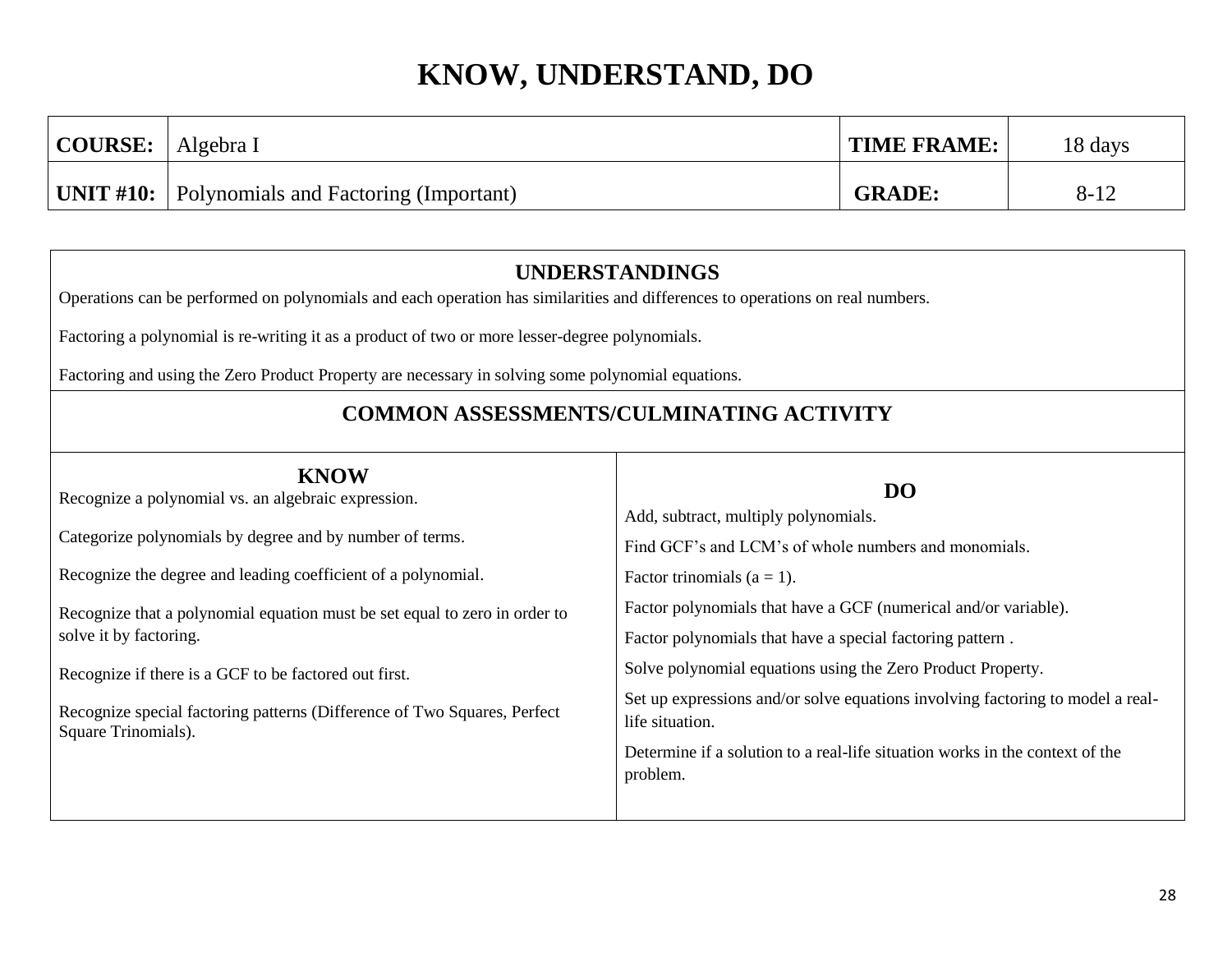| <b>COURSE:</b> | Algebra I                                       | <b>TIME FRAME:</b> | 12 days  |
|----------------|-------------------------------------------------|--------------------|----------|
|                | <b>UNIT #11:</b> Rational Expressions (Compact) | <b>GRADE:</b>      | $8 - 12$ |

### **STANDARDS:**

| <b>PA Common Core</b>               |                                                                              |  |  |
|-------------------------------------|------------------------------------------------------------------------------|--|--|
| CC.2.2.HS.D.6                       | • Extend the knowledge of rational functions to rewrite in equivalent forms. |  |  |
| Keystone Algebra I Eligible Content |                                                                              |  |  |
| A1.1.1.5.3                          | • Simplify/reduce a rational algebraic expression.                           |  |  |
| <b>Mathematical Practices</b>       |                                                                              |  |  |
|                                     | • Make sense of problems and persevere in solving them.                      |  |  |
| 6                                   | • Attend to precision.                                                       |  |  |
|                                     | • Look for and make use of structure.                                        |  |  |
|                                     |                                                                              |  |  |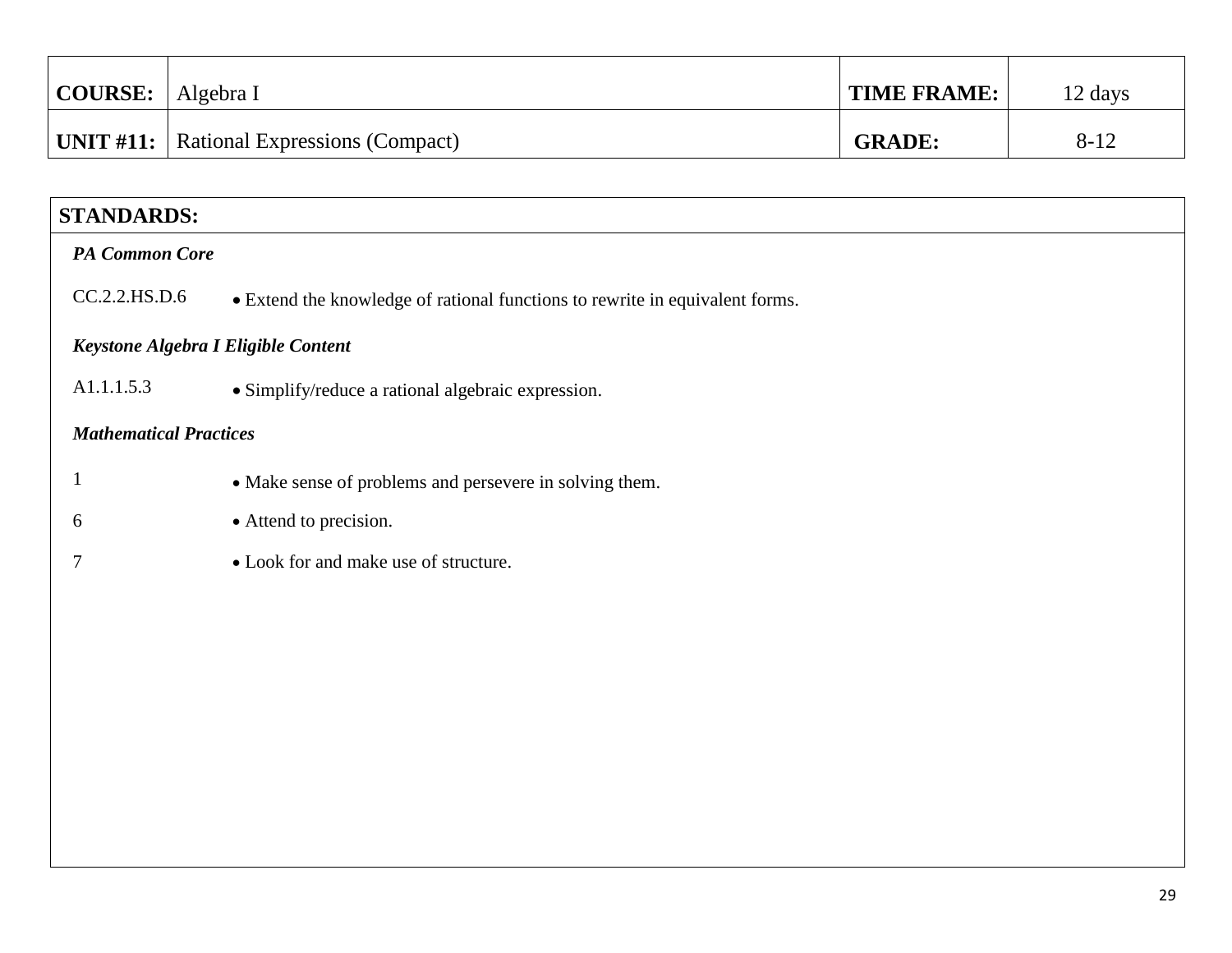| $\vert$ COURSE: $\vert$ Algebra I |                                                 | <b>TIME FRAME:</b> | 12 days  |
|-----------------------------------|-------------------------------------------------|--------------------|----------|
|                                   | <b>UNIT #11:</b> Rational Expressions (Compact) | <b>GRADE:</b>      | $8 - 12$ |

| <b>UNDERSTANDINGS</b>                                                                                                             |                                                       |  |  |  |
|-----------------------------------------------------------------------------------------------------------------------------------|-------------------------------------------------------|--|--|--|
| Simplifying and using operations with rational expressions are similar to simplifying and using operations with rational numbers. |                                                       |  |  |  |
| <b>COMMON ASSESSMENTS/CULMINATING ACTIVITY</b>                                                                                    |                                                       |  |  |  |
| <b>KNOW</b>                                                                                                                       | <b>DO</b>                                             |  |  |  |
| Recognize when to simplify and when not to simplify a rational expression.                                                        | Simplify rational expressions.                        |  |  |  |
| Recognize that a rational expression is the quotient of two polynomials.                                                          | State the excluded value(s) of a rational expression. |  |  |  |
| Recognize the rules for multiplying and dividing fractions.                                                                       | Multiply and divide rational expressions.             |  |  |  |
|                                                                                                                                   |                                                       |  |  |  |
|                                                                                                                                   |                                                       |  |  |  |